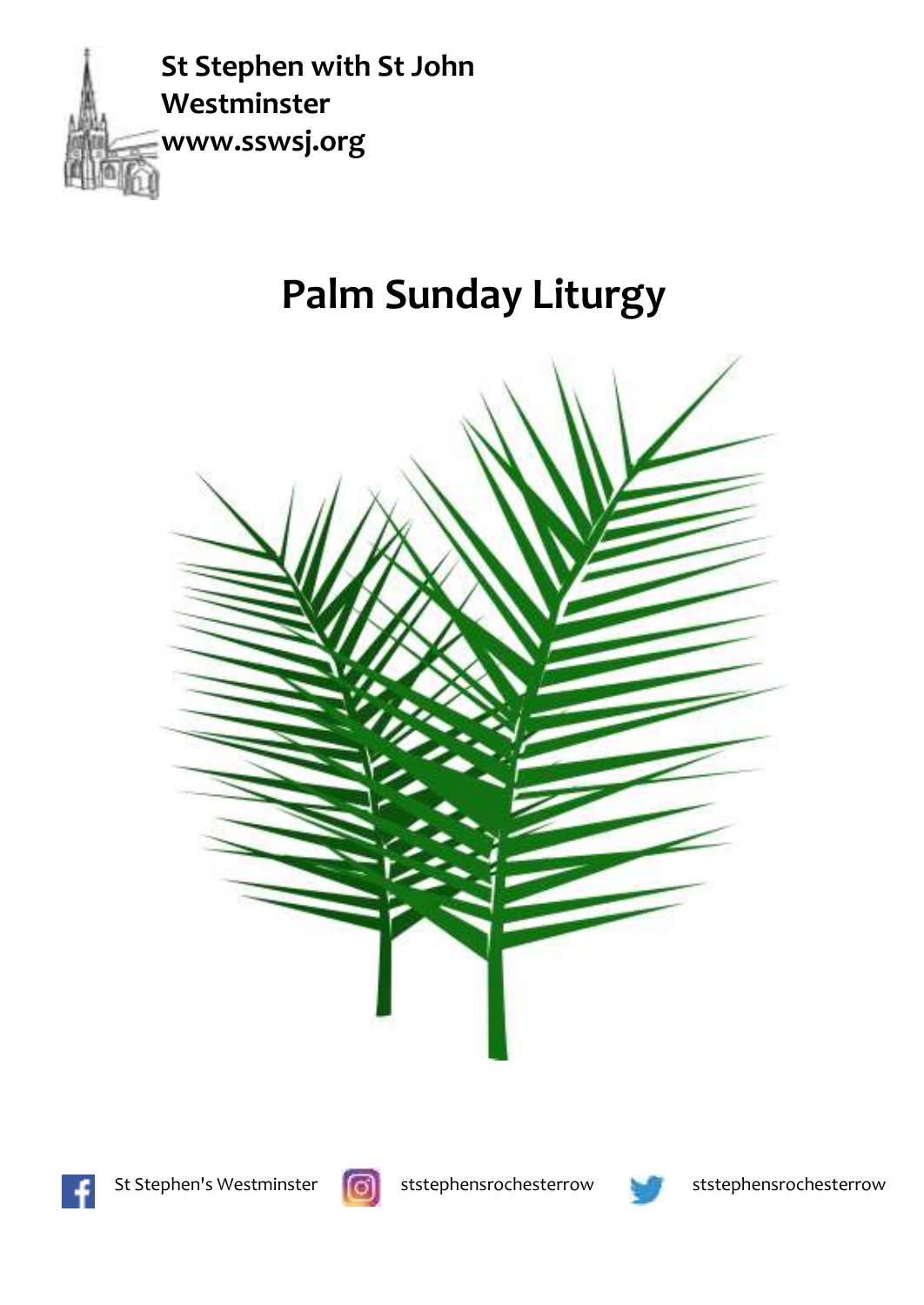*The Sunday before Easter is the last Sunday in Lent. The day commemorates Jesus' triumphal entry into Jerusalem, with a blessing of palms and a procession in which the whole congregation carries palms, and witnesses to Jesus Christ as King in their own parish communities.*

*The day is also marked by reading the story of Jesus' passion (the word used to describe Jesus' death comes from 'suffering', which is one old meaning of passion).* 

*This takes us to the heart of Holy Week, reminding us that the kingly power of Christ is the power of self-giving love.*

*Some of the Palm Sunday palms are kept and used to make the Ash Wednesday ashes for the next year.*

*Hosanna to the Son of David. Blessed is he who comesin the name of the Lord. Hosanna in the highest!*

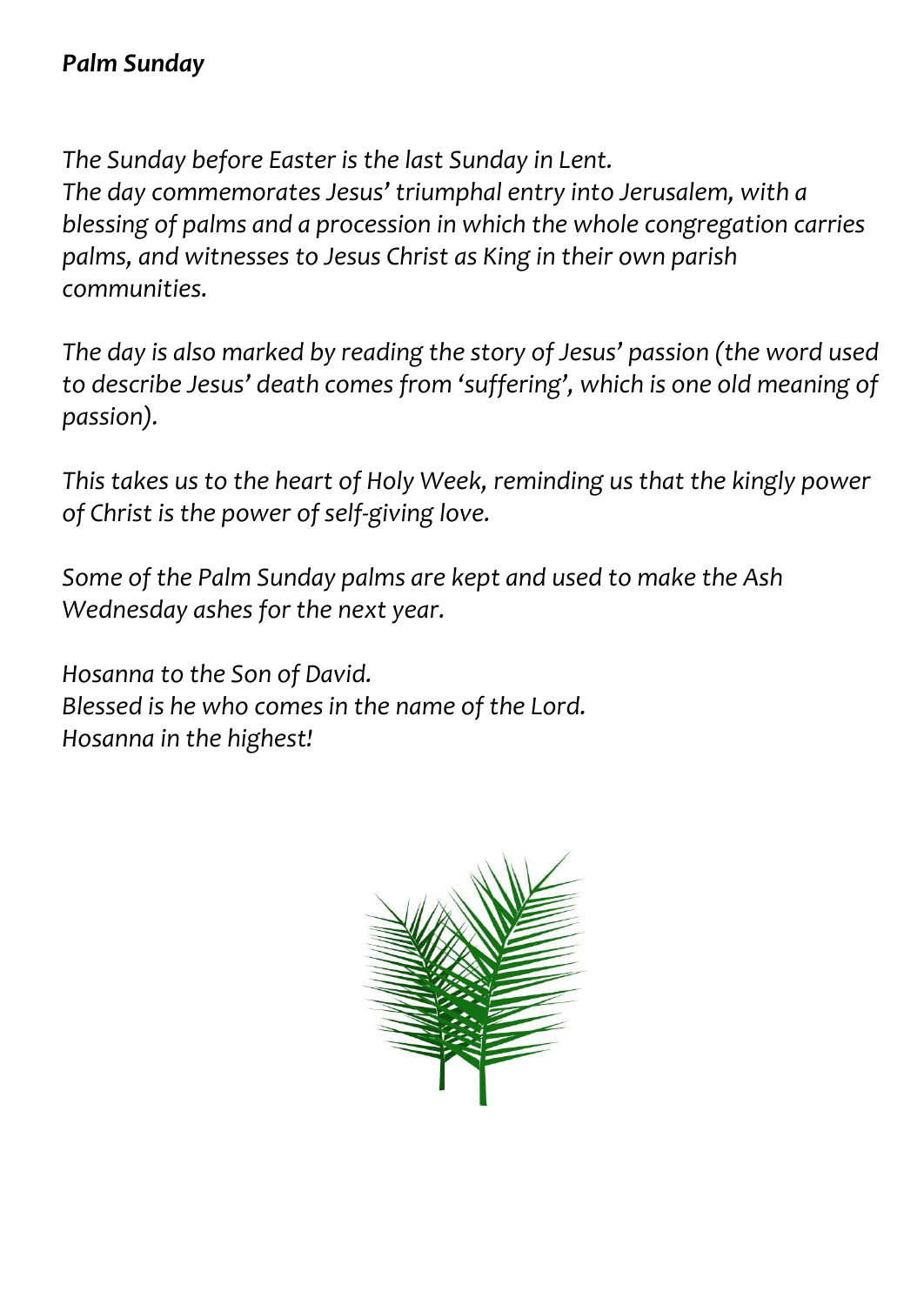Hosanna to the Son of David, the King of Israel. Blessed is he who comes in the name of the Lord. Hosanna in the highest!

#### *All* **Hosanna to the Son of David, Blessed is he who comes in the name of the Lord.**

#### *The Greeting*

*The president greets the people*

Grace, mercy and peace from God our Father and the Lord Jesus Christ be with you

*All* **and also with you.**

## **Introduction**

Dear friends in Christ,

during Lent we have been preparing by works of love and self-sacrifice for the celebration of our Lord's death and resurrection.

Today we come together in our homes to begin with others throughout the world, this solemn celebration in union with the Church. Christ enters his own city to complete his work as our Saviour, to suffer, to die, and to rise again.

Let us go with him in faith and love, so that, united with him in his sufferings, we may share his risen life.

God our Saviour, whose Son Jesus Christ entered Jerusalem as Messiah to suffer and to die; let these palms and branches be for us signs of his victory and grant that we who bear them in his name may ever hail him as our King, and follow him in the way that leads to eternal life; who is alive and reigns with you, in the unity of the Holy Spirit, one God, now and for ever. *All* **Amen.**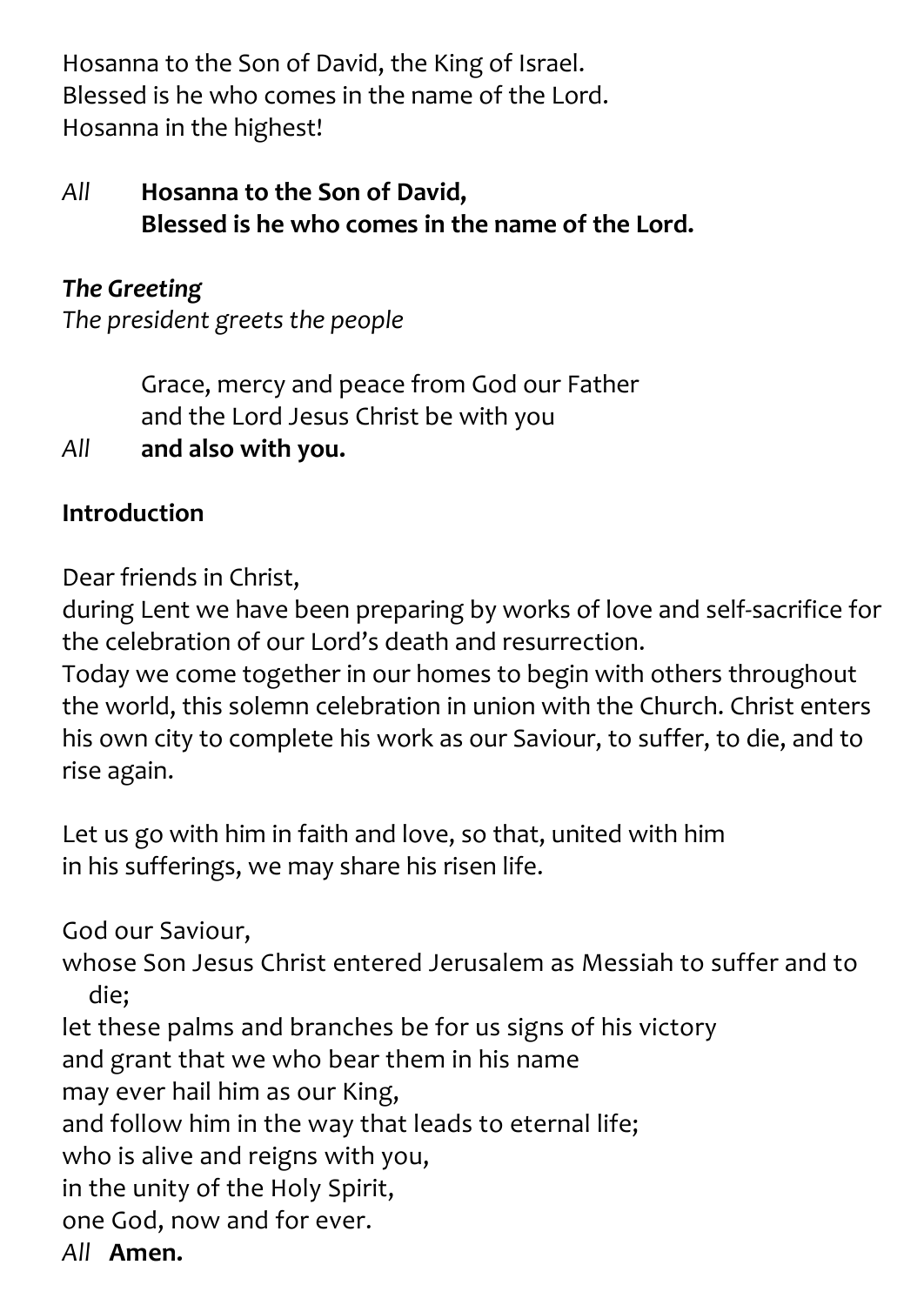#### **The Palm Gospel**

*When the Gospel is announced the reader says*

Hear the Gospel of our Lord Jesus Christ according to St Matthew *All* **Glory to you, O Lord.**

When they had come near Jerusalem and had reached Bethphage, at the Mount of Olives, Jesus sent two disciples, saying to them, 'Go into the village ahead of you, and immediately you will find a donkey tied, and a colt with her; untie them and bring them to me. If anyone says anything to you, just say this, "The Lord needs them." And he will send them immediately.' This took place to fulfil what had been spoken through the prophet, saying,

'Tell the daughter of Zion, Look, your king is coming to you, humble, and mounted on a donkey, and on a colt, the foal of a donkey.' The disciples went and did as Jesus had directed them; 7they brought the donkey and the colt, and put their cloaks on them, and he sat on them. A very large crowd spread their cloaks on the road, and others cut branches from the trees and spread them on the road. The crowds that went ahead of him and that followed were shouting,

'Hosanna to the Son of David! Blessed is the one who comes in the name of the Lord! Hosanna in the highest heaven!'

When he entered Jerusalem, the whole city was in turmoil, asking, 'Who is this?' The crowds were saying, 'This is the prophet Jesus from Nazareth in Galilee.'

*At the end of the Gospel*

This is the Gospel of the Lord. *All* **Praise to you, O Christ.**

**Processional Hymn**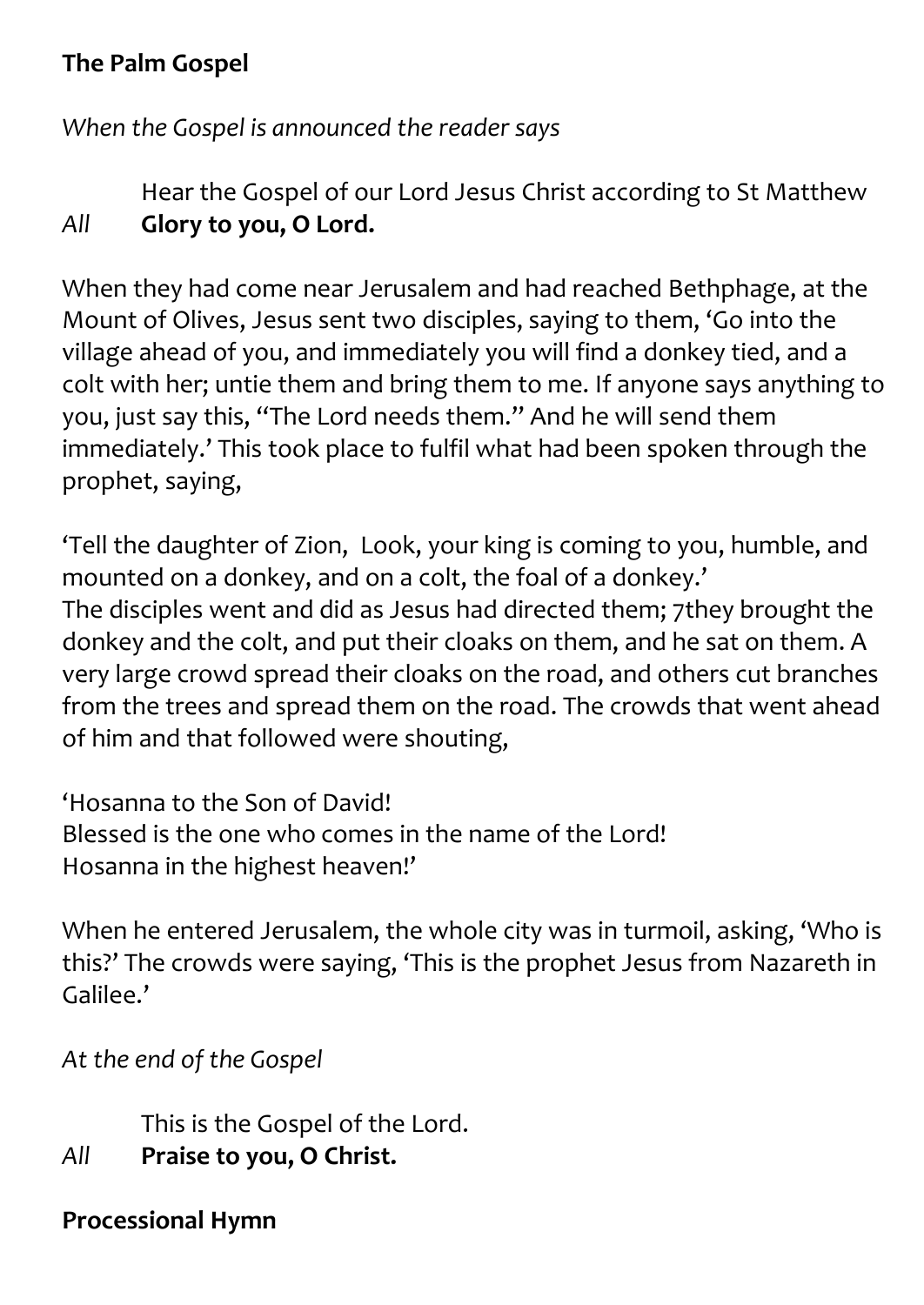#### **The Collect**

Almighty and everlasting God, who in your tender love towards the human race sent your Son our Saviour Jesus Christ to take upon him our flesh and to suffer death upon the cross: grant that we may follow the example of his patience and humility, and also be made partakers of his resurrection; through Jesus Christ your Son our Lord. *All* **Amen.**

## *The Liturgy of the Word*

# **Scripture Reading.** Philippians 2.5–11

Let the same mind be in you that was in Christ Jesus, who, though he was in the form of God, did not regard equality with God as something to be exploited, but emptied himself, taking the form of a slave, being born in human likeness. And being found in human form, he humbled himself and became obedient to the point of death even death on a cross. Therefore God also highly exalted him and gave him the name that is above every name, so that at the name of Jesus every knee should bend, in heaven and on earth and under the earth, and every tongue should confess that Jesus Christ is Lord, to the glory of God the Father.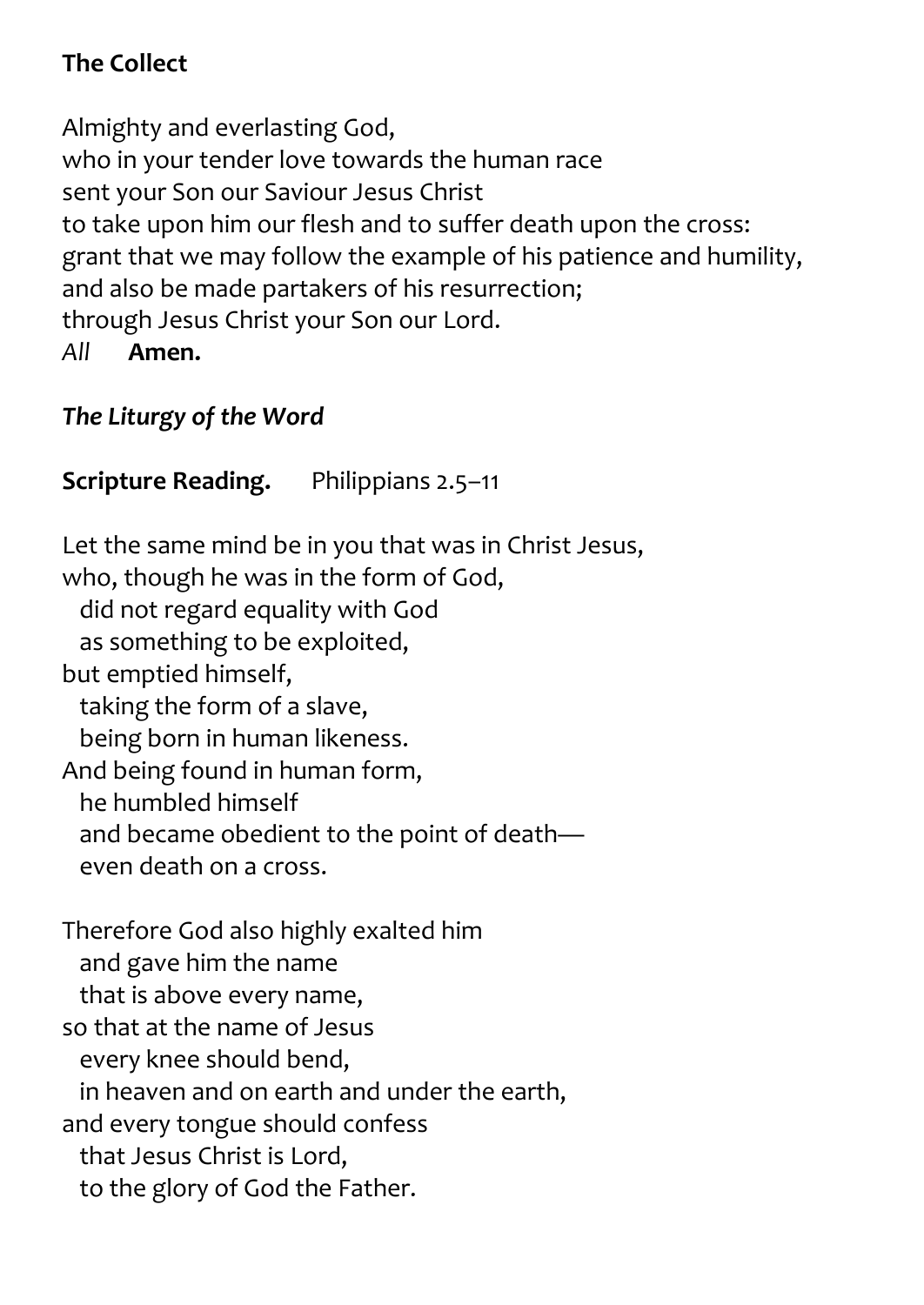*At the end the reader says:*

 This is the word of the Lord. *All* **Thanks be to God.**

 **Psalm 118** (*vv.* 1–2,19–29\*)

O give thanks to the Lord, for he is good; his steadfast love endures for ever!

Let Israel say,

 'His steadfast love endures for ever.' Open to me the gates of righteousness, that I may enter through them and give thanks to the Lord.

This is the gate of the Lord; the righteous shall enter through it.

I thank you that you have answered me and have become my salvation. The stone that the builders rejected has become the chief cornerstone. This is the Lord's doing; it is marvellous in our eyes. This is the day that the Lord has made; let us rejoice and be glad in it. Save us, we beseech you, O Lord! O Lord, we beseech you, give us success!

Blessed is the one who comes in the name of the Lord. We bless you from the house of the Lord. The Lord is God, and he has given us light. Bind the festal procession with branches, up to the horns of the altar.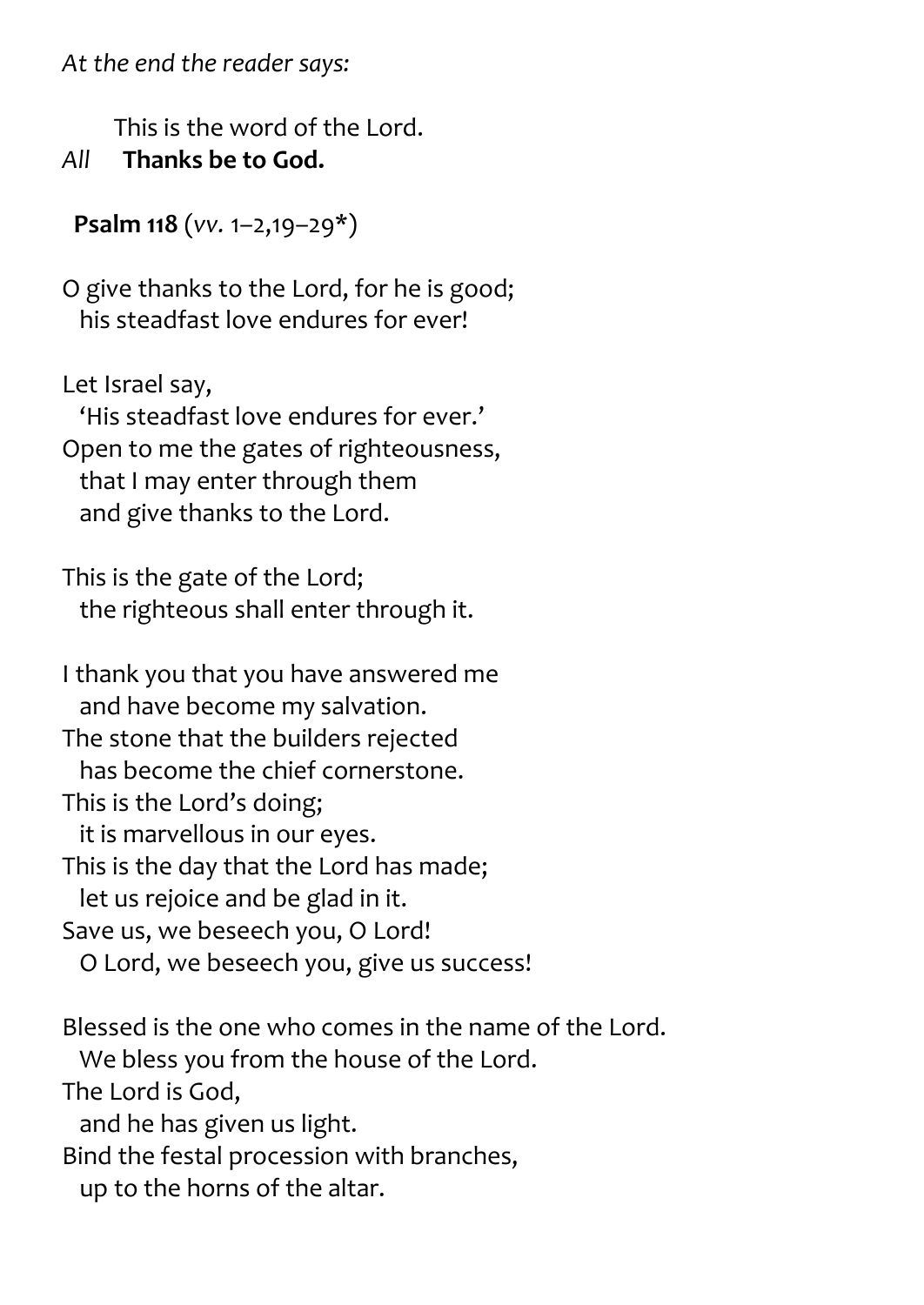You are my God, and I will give thanks to you; you are my God, I will extol you.

O give thanks to the Lord, for he is good, for his steadfast love endures for ever.

#### **The Passion Gospel**

*When the Gospel is announced the reader says:*

Hear the Passion of our Lord Jesus Christ according to Mark. *All* **Glory to you, O Lord.** *Mark:* Hear the passion of Our Lord Jesus Christ, according to Mark. *Mark:* It was two days before the Passover and the festival of Unleavened Bread. The chief priests and the scribes were looking for a way to arrest Jesus by stealth and kill him; for they said, *Chief Priests:* **Not during the festival, or there may be a riot among the people.** *Mark:* While he was at Bethany in the house of Simon the leper, as he sat at the table, a woman came with an alabaster jar of very costly ointment of nard, and she broke open the jar and poured the ointment on his head. But some were there who said to one another in anger, *Crowd:* **Why was the ointment wasted in this way? For this ointment could have been sold for more than three hundred denarii, and the money given to the poor.** *Mark:* And they scolded her. But Jesus said,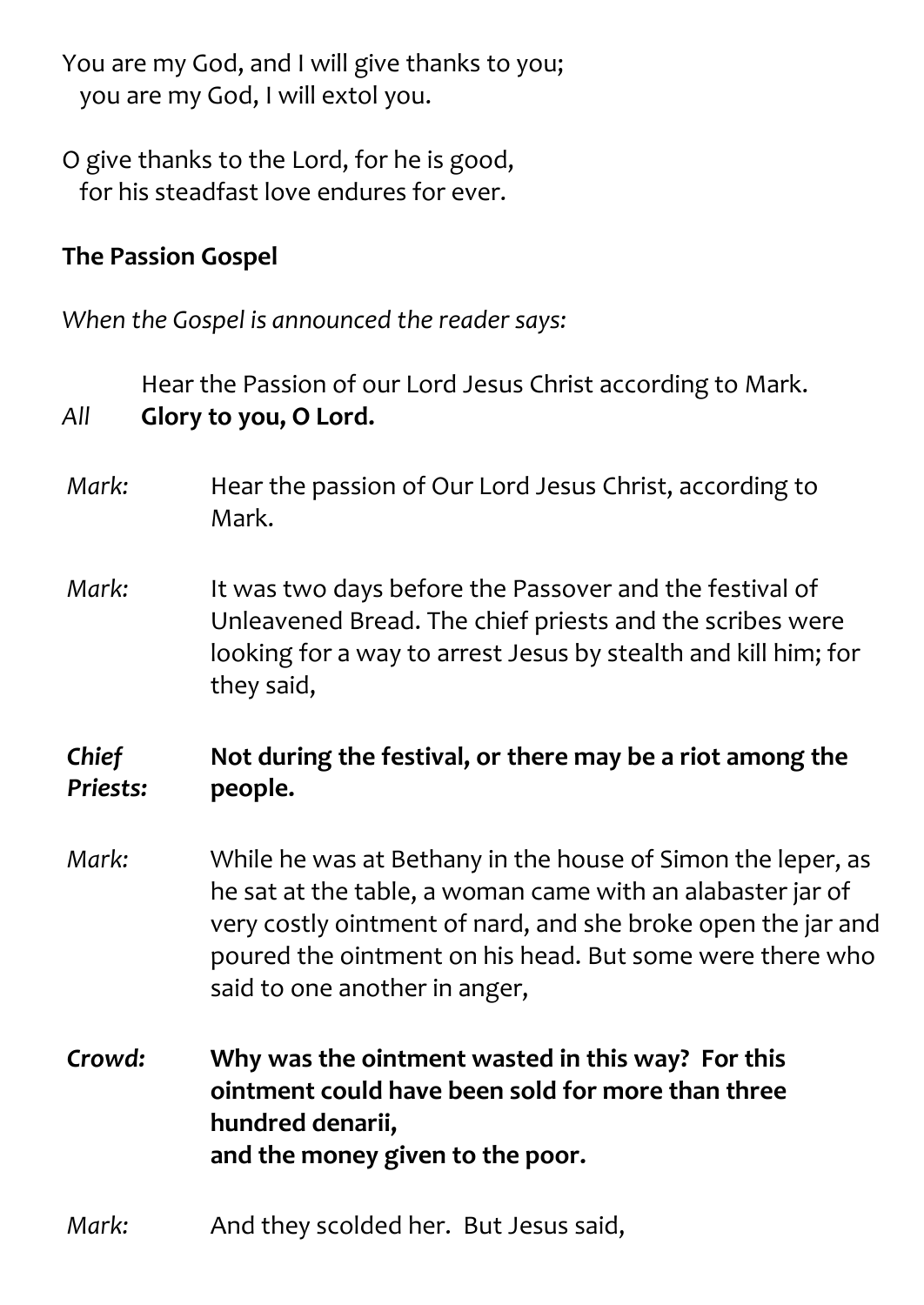| Jesus:     | Let her alone; why do you trouble her? She has performed a<br>good service for me. For you always have the poor with you,<br>and you can show kindness to them whenever you wish; but<br>you will not always have me. She has done what she could;<br>she has anointed my body beforehand for its burial. Truly I<br>tell you, wherever the good news is proclaimed in the whole<br>world, what she has done will be told in remembrance of<br>her. |
|------------|-----------------------------------------------------------------------------------------------------------------------------------------------------------------------------------------------------------------------------------------------------------------------------------------------------------------------------------------------------------------------------------------------------------------------------------------------------|
| Mark:      | Then Judas Iscariot, who was one of the twelve, went to the<br>chief priests in order to betray him to them. When they<br>heard it, they were greatly pleased, and promised to give<br>him money. So he began to look for an opportunity to betray<br>him.                                                                                                                                                                                          |
|            | On the first day of Unleavened Bread, when the Passover<br>lamb is sacrificed, the disciples said to Jesus,                                                                                                                                                                                                                                                                                                                                         |
| Disciples: | Where do you want us to go and make the preparations for<br>you to eat the Passover?                                                                                                                                                                                                                                                                                                                                                                |
|            |                                                                                                                                                                                                                                                                                                                                                                                                                                                     |
| Mark:      | So he sent two of his disciples, saying to them,                                                                                                                                                                                                                                                                                                                                                                                                    |
| Jesus:     | Go into the city, and a man carrying a jar of water will meet<br>you; follow him, and wherever he enters, say to the owner of<br>the house,                                                                                                                                                                                                                                                                                                         |
|            | 'The Teacher asks, Where is my guest room where I may eat<br>the Passover with my disciples?' He will show you a large<br>room upstairs, furnished and ready. Make preparations for<br>us there.                                                                                                                                                                                                                                                    |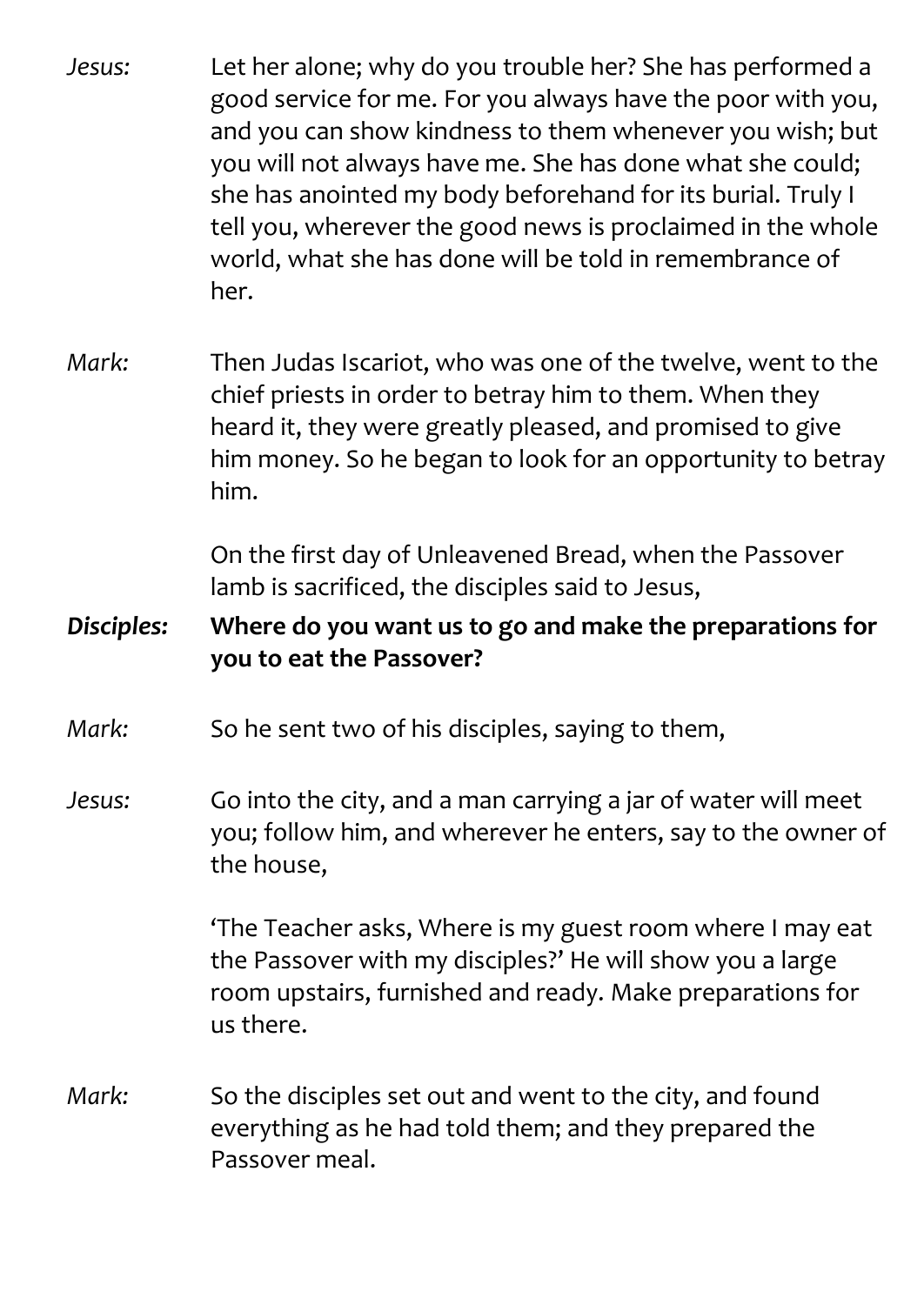|            | When it was evening, Jesus came with the twelve. And<br>when they had taken their places and were eating, Jesus<br>said,                                                                                                                                    |
|------------|-------------------------------------------------------------------------------------------------------------------------------------------------------------------------------------------------------------------------------------------------------------|
| Jesus:     | Truly I tell you, one of you will betray me, one who is eating<br>with me.                                                                                                                                                                                  |
| Mark:      | They began to be distressed and to say to him one after<br>another,                                                                                                                                                                                         |
| Disciples: | Surely, not I?                                                                                                                                                                                                                                              |
| Mark:      | Jesus said to them,                                                                                                                                                                                                                                         |
| Jesus:     | It is one of the twelve, one who is dipping bread into the<br>bowl with me. For the Son of Man goes as it is written of<br>him, but woe to that one by whom the Son of Man is<br>betrayed! It would have been better for that one not to have<br>been born. |
| Mark:      | While they were eating, he took a loaf of bread, and after<br>blessing it he broke it, gave it to them, and said,                                                                                                                                           |
| Jesus:     | Take; this is my body.                                                                                                                                                                                                                                      |
| Mark:      | Then he took a cup, and after giving thanks he gave it to<br>them, and all of them drank from it. He said to them,                                                                                                                                          |
| Jesus:     | This is my blood of the covenant, which is poured out for<br>many. Truly I tell you, I will never again drink of the fruit of<br>the vine until that day when I drink it new in the kingdom of<br>God.                                                      |
| Mark:      | When they had sung the hymn, they went out to the Mount<br>of Olives. And Jesus said to them,                                                                                                                                                               |
| Jesus:     | You will all become deserters; for it is written, 'I will strike                                                                                                                                                                                            |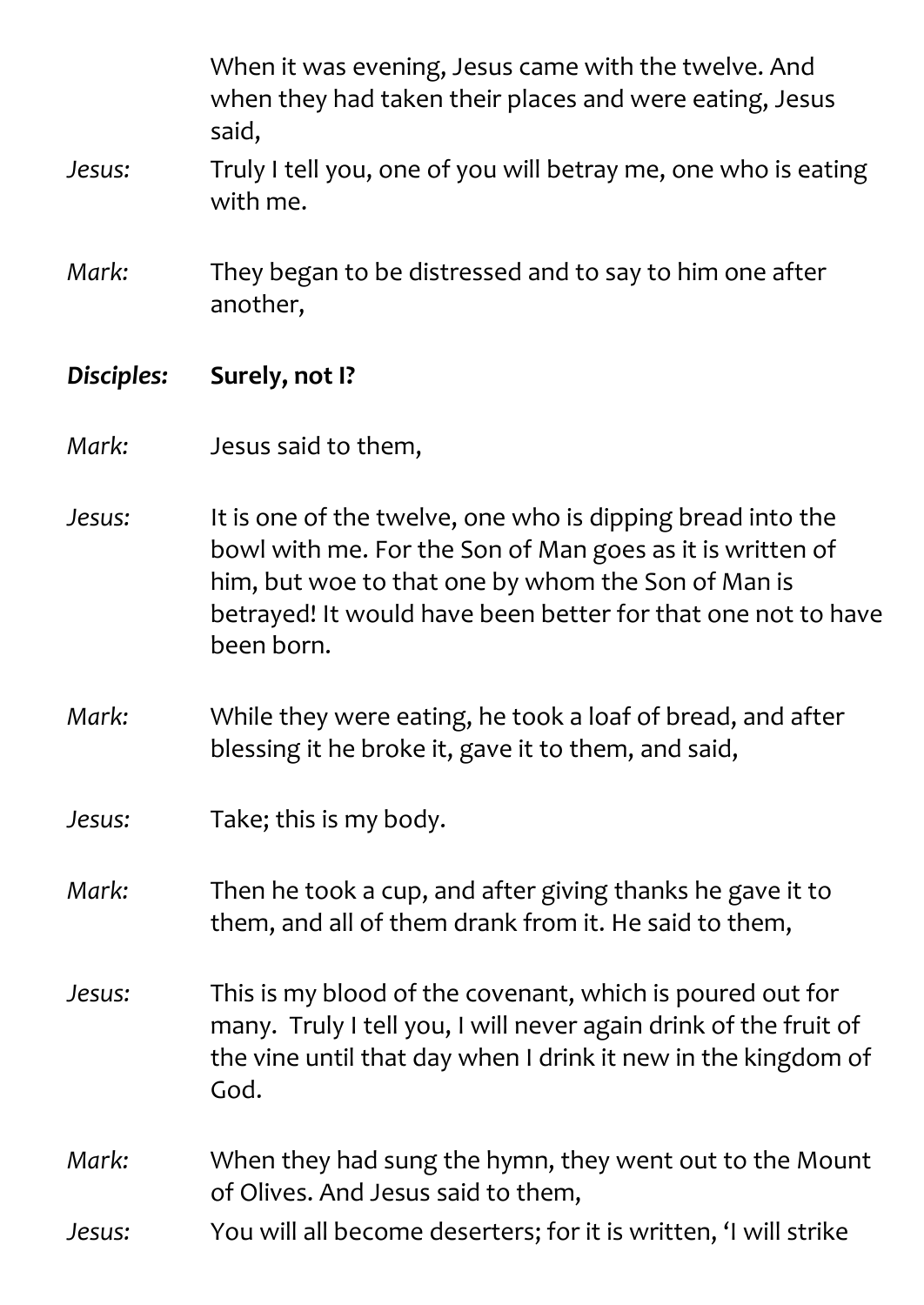|        | the shepherd, and the sheep will be scattered.' But after I<br>am raised up, I will go before you to Galilee.                                 |
|--------|-----------------------------------------------------------------------------------------------------------------------------------------------|
| Mark:  | Peter said to him,                                                                                                                            |
| Peter: | Even though all become deserters, I will not.                                                                                                 |
| Mark:  | Jesus said to him,                                                                                                                            |
| Jesus: | Truly I tell you, this day, this very night, before the cock<br>crows twice, you will deny me three times.                                    |
| Mark:  | But Peter said vehemently,                                                                                                                    |
| Peter: | Even though I must die with you, I will not deny you.                                                                                         |
| Mark:  | And all of them said the same.                                                                                                                |
|        | They went to a place called Gethsemane; and Jesus said to<br>his disciples,                                                                   |
| Jesus: | Sit here while I pray.                                                                                                                        |
| Mark:  | He took with him Peter and James and John, and began to<br>be distressed and agitated. And said to them,                                      |
| Jesus: | I am deeply grieved, even to death; remain here, and keep<br>awake.                                                                           |
| Mark:  | And going a little farther, he threw himself on the ground<br>and prayed that, if it were possible, the hour might pass<br>from him. He said, |
| Jesus: | Abba, Father, for you all things are possible; remove this cup<br>from me; yet, not what I want, but what you want.                           |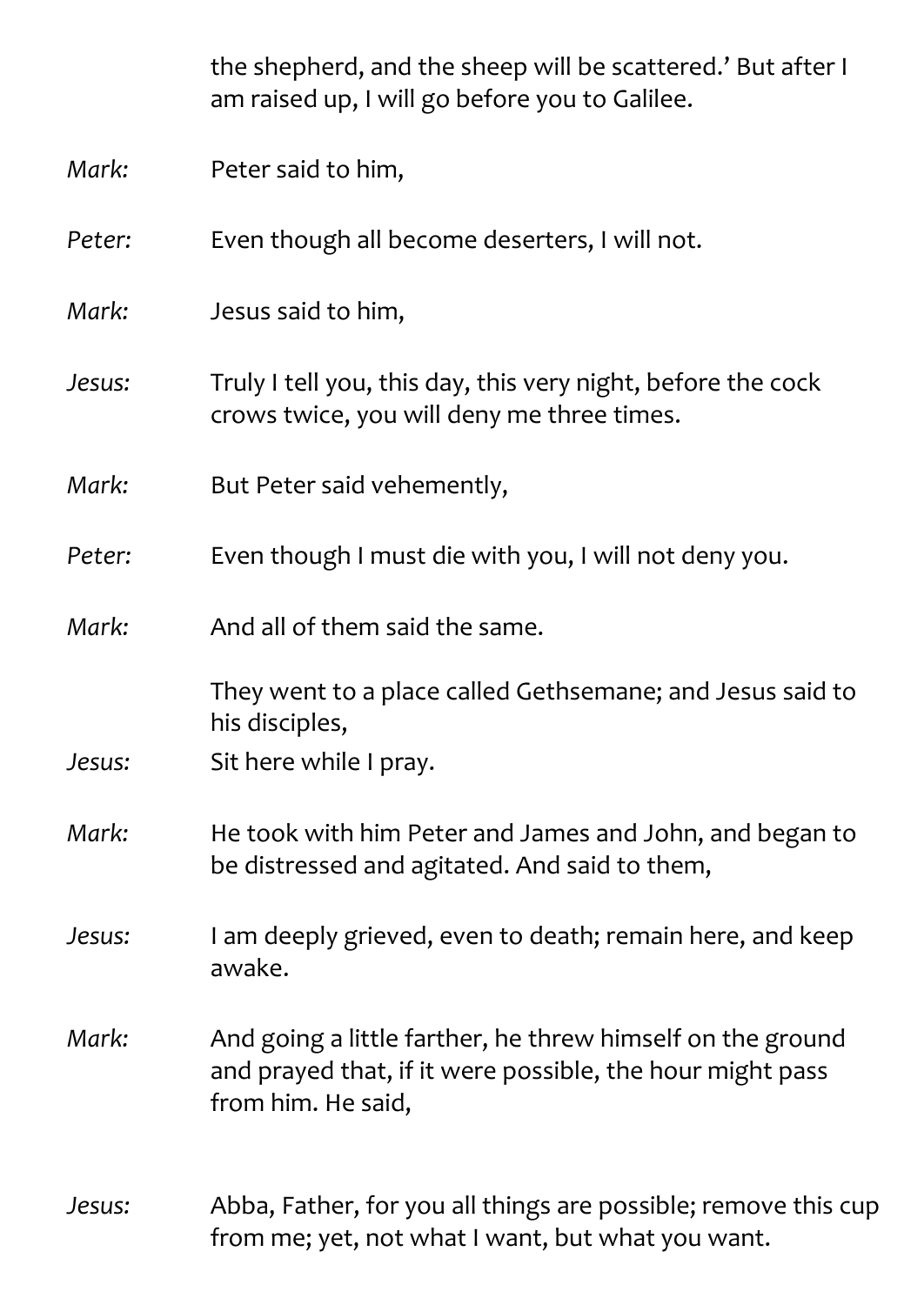| Mark:  | Jesus came and found them sleeping; and he said to Peter,                                                                                                                                                                                        |
|--------|--------------------------------------------------------------------------------------------------------------------------------------------------------------------------------------------------------------------------------------------------|
| Jesus: | Simon, are you asleep? Could you not keep awake one hour?<br>Keep awake and pray that you may not come into the time<br>of trial; the spirit indeed is willing, but the flesh is weak.                                                           |
| Mark:  | And again he went away and prayed, saying the same words.<br>And once more he came and found them sleeping, for their<br>eyes were very heavy; and they did not know what to say to<br>him. He came a third time and said to them,               |
| Jesus: | Are you still sleeping and taking your rest? Enough! The hour<br>has come; the Son of Man is betrayed into the hands of<br>sinners. Get up, let us be going. See, my betrayer is at hand.                                                        |
| Mark:  | Immediately, while he was still speaking, Judas, one of the<br>twelve, arrived; and with him there was a crowd with swords<br>and clubs, from the chief priests, the scribes, and the elders.<br>Now the betrayer had given them a sign, saying, |
| Judas: | The one I will kiss is the man; arrest him and lead him away<br>under guard.                                                                                                                                                                     |
| Mark:  | So when he came, he went up to him at once and said,                                                                                                                                                                                             |
| Judas: | Rabbi!                                                                                                                                                                                                                                           |
| Mark:  | and kissed him. Then they laid hands on him and arrested<br>him. But one of those who stood near drew his sword and<br>struck the slave of the high priest, cutting off his ear. Then<br>Jesus said to them,                                     |
| Jesus: | Have you come out with swords and clubs to arrest me as<br>though I were a bandit? Day after day I was with you in the                                                                                                                           |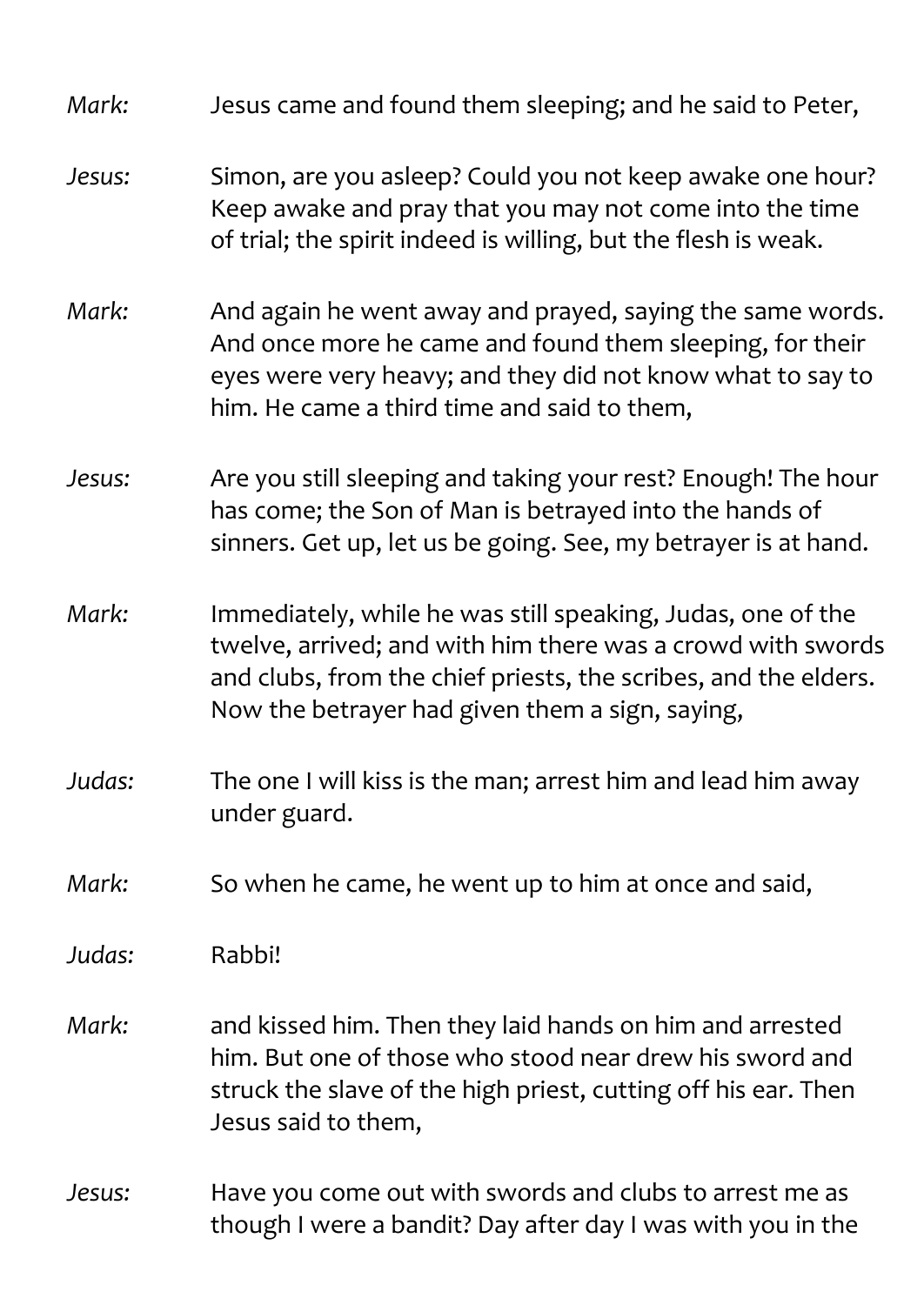temple teaching, and you did not arrest me. But let the scriptures be fulfilled.

*Mark:* All of them deserted him and fled. A certain young man was following him, wearing nothing but a linen cloth. They caught hold of him, but he left the linen cloth and ran off naked.

> They took Jesus to the high priest; and all the chief priests, the elders, and the scribes were assembled. Peter had followed him at a distance, right into the courtyard of the high priest; and he was sitting with the guards, warming himself at the fire. Now the chief priests and the whole council were looking for testimony against Jesus to put him to death; but they found none. For many gave false testimony against him, and their testimony did not agree. Some stood up and gave false testimony against him, saying,

*Crowd:* **We heard him say, 'I will destroy this temple that is made with hands, and in three days I will build another, not made with hands.'**

- *Mark:* But even on this point their testimony did not agree. Then the high priest stood up before them and asked Jesus,
- *High Priest:* Have you no answer? What is it that they testify against you?
- *Mark:* But he was silent and did not answer. Again the high priest asked him,

*High Priest:* Are you the Messiah, the Son of the Blessed One?

*Mark:* Jesus said,

*Jesus:* I am; and 'you will see the Son of Man seated at the right hand of the Power,' and 'coming with the clouds of heaven.'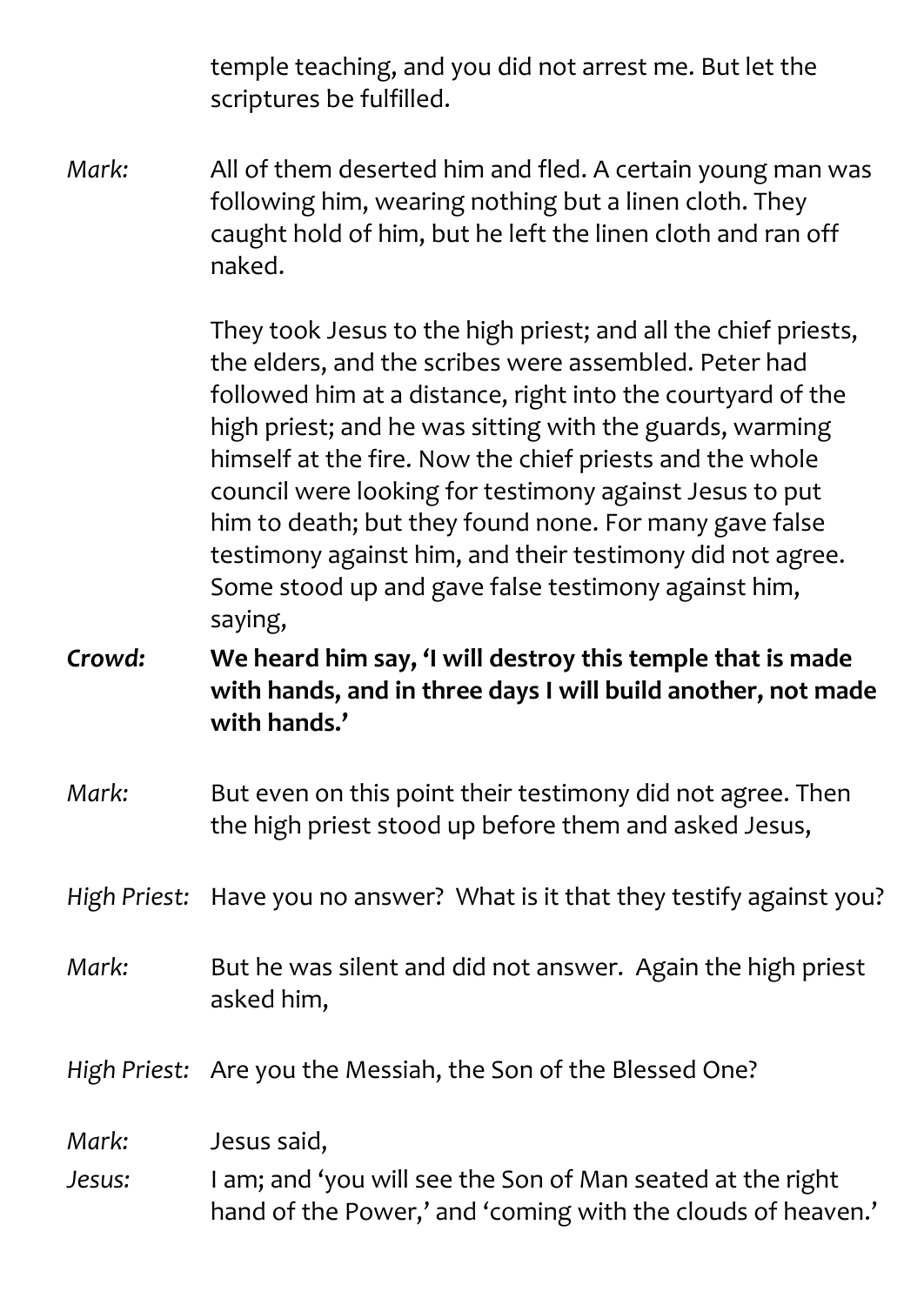| Mark:             | Then the high priest tore his clothes and said,                                                                                                                    |
|-------------------|--------------------------------------------------------------------------------------------------------------------------------------------------------------------|
| High Priest:      | Why do we still need witnesses? You have heard his<br>blasphemy!<br>What is your decision?                                                                         |
| Mark:             | All of them condemned him as deserving death. Some began<br>to spit on him, to blindfold him, and to strike him, saying to<br>him,                                 |
| Chief<br>Priests: | Prophesy!                                                                                                                                                          |
| Mark:             | The guards also took him over and beat him.                                                                                                                        |
|                   | While Peter was below in the courtyard, one of the<br>servant-girls of the high priest came by. When she saw<br>Peter warming himself, she stared at him and said, |
|                   | Servant Girl: You also were with Jesus, the man from Nazareth.                                                                                                     |
| Mark:             | But he denied it, saying,                                                                                                                                          |
| Peter:            | I do not know or understand what you are talking about.                                                                                                            |
| Mark:             | And he went out into the forecourt. Then the cock crowed.<br>And the servant-girl, on seeing him, began again to say to<br>the bystanders,                         |
|                   | Servant Girl: This man is one of them.                                                                                                                             |
| Mark:             | But again he denied it. Then after a little while the<br>bystanders again said to Peter,                                                                           |
| Crowd:            | Certainly you are one of them; for you are a Galilean.                                                                                                             |
| Mark:             | But he began to curse, and he swore an oath,                                                                                                                       |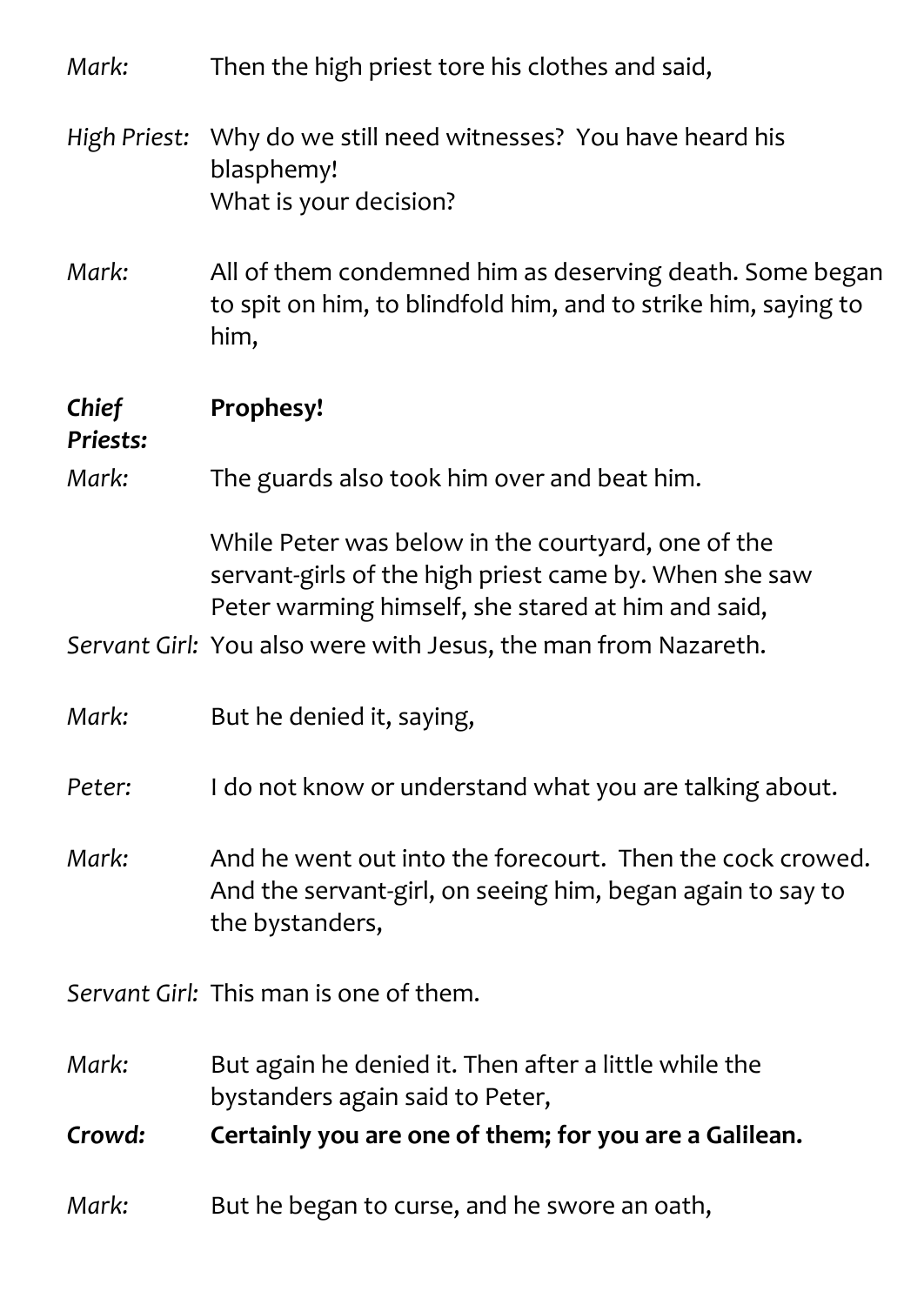| Peter:  | I do not know this man you are talking about.                                                                                                                                                                                                                                                                             |
|---------|---------------------------------------------------------------------------------------------------------------------------------------------------------------------------------------------------------------------------------------------------------------------------------------------------------------------------|
| Mark:   | At that moment the cock crowed for the second time. Then<br>Peter remembered that Jesus had said to him, 'Before the<br>cock crows twice, you will deny me three times.' And he<br>broke down and wept.                                                                                                                   |
|         | Mark 15.1                                                                                                                                                                                                                                                                                                                 |
| Mark:   | As soon as it was morning, the chief priests held a<br>consultation with the elders and scribes and the whole<br>council. They bound Jesus, led him away, and handed him<br>over to Pilate. Pilate asked him,                                                                                                             |
| Pilate: | Are you the King of the Jews?                                                                                                                                                                                                                                                                                             |
| Mark:   | Jesus answered him,                                                                                                                                                                                                                                                                                                       |
| Jesus:  | You say so.                                                                                                                                                                                                                                                                                                               |
| Mark:   | Then the chief priests accused him of many things. Pilate<br>asked him again,                                                                                                                                                                                                                                             |
| Pilate: | Have you no answer? See how many charges they bring<br>against you.                                                                                                                                                                                                                                                       |
| Mark:   | But Jesus made no further reply, so that Pilate was amazed.                                                                                                                                                                                                                                                               |
|         | Now at the festival he used to release a prisoner for them,<br>anyone for whom they asked. Now a man called Barabbas<br>was in prison with the rebels who had committed murder<br>during the insurrection. So the crowd came and began to<br>ask Pilate to do for them according to his custom. Then he<br>answered them, |
| Pilate: | Do you want me to release for you the King of the Jews?                                                                                                                                                                                                                                                                   |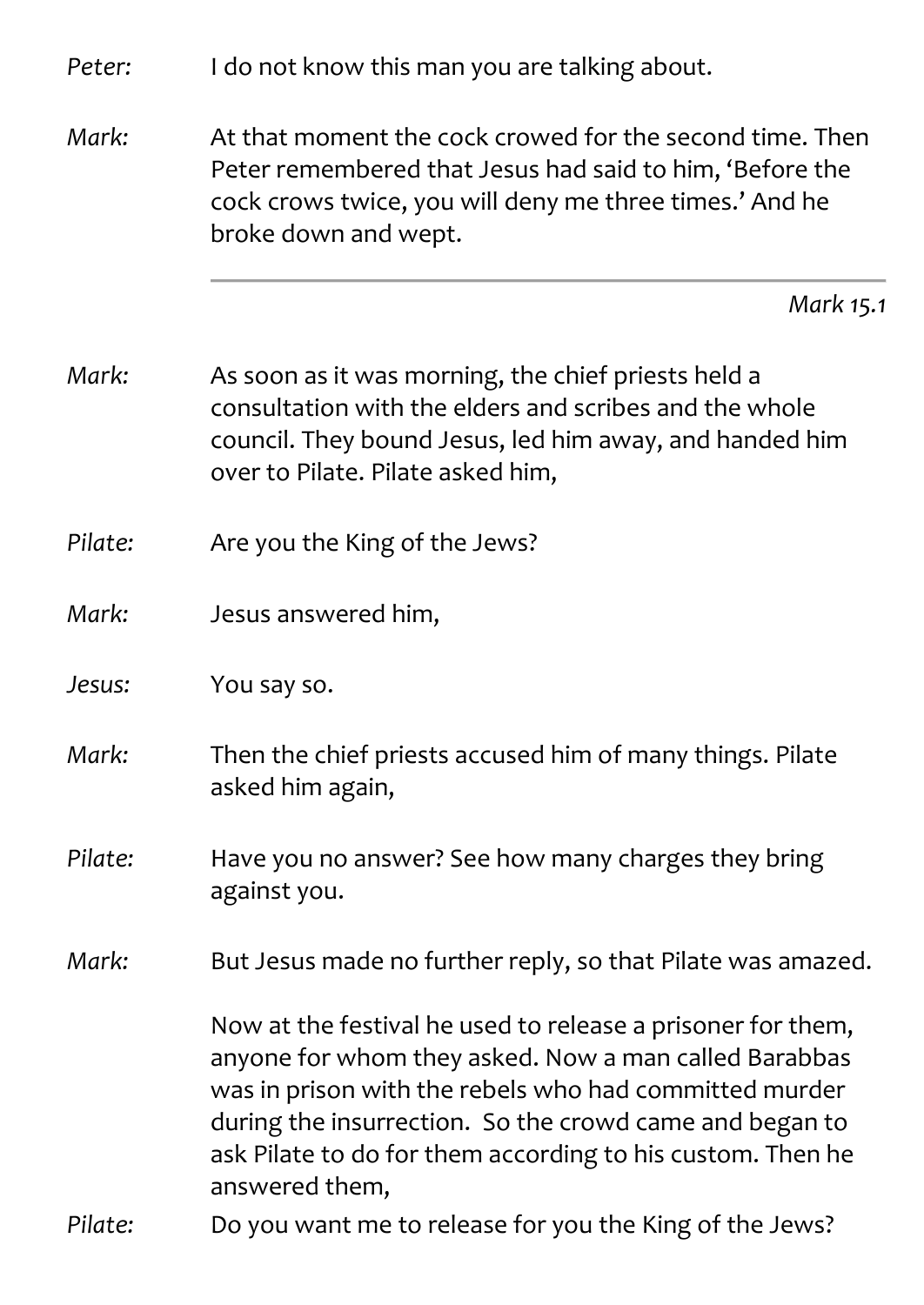| Mark:     | For he realised that it was out of jealousy that the chief<br>priests had handed him over. But the chief priests stirred up<br>the crowd to have him release Barabbas for them instead.<br>Pilate spoke to them again,                                                                          |
|-----------|-------------------------------------------------------------------------------------------------------------------------------------------------------------------------------------------------------------------------------------------------------------------------------------------------|
| Pilate:   | Then what do you wish me to do with the man you call the<br>King of the Jews?                                                                                                                                                                                                                   |
| Mark:     | They shouted back,                                                                                                                                                                                                                                                                              |
| Crowd:    | Crucify him!                                                                                                                                                                                                                                                                                    |
| Mark:     | Pilate asked them,                                                                                                                                                                                                                                                                              |
| Pilate:   | Why, what evil has he done?                                                                                                                                                                                                                                                                     |
| Mark:     | But they shouted all the more,                                                                                                                                                                                                                                                                  |
| Crowd:    | Crucify him!                                                                                                                                                                                                                                                                                    |
| Mark:     | So Pilate, wishing to satisfy the crowd, released Barabbas for<br>them; and after flogging Jesus, he handed him over to be<br>crucified.                                                                                                                                                        |
|           | Then the soldiers led him into the courtyard of the palace<br>(that is, the governor's headquarters); and they called<br>together the whole cohort. And they clothed him in a<br>purple cloak; and after twisting some thorns into a crown,<br>they put it on him. And they began saluting him, |
| Soldiers: | Hail, King of the Jews!                                                                                                                                                                                                                                                                         |
| Mark:     | They struck his head with a reed, spat upon him, and knelt<br>down in homage to him. After mocking him, they stripped<br>him of the purple cloak and put his own clothes on him. Then                                                                                                           |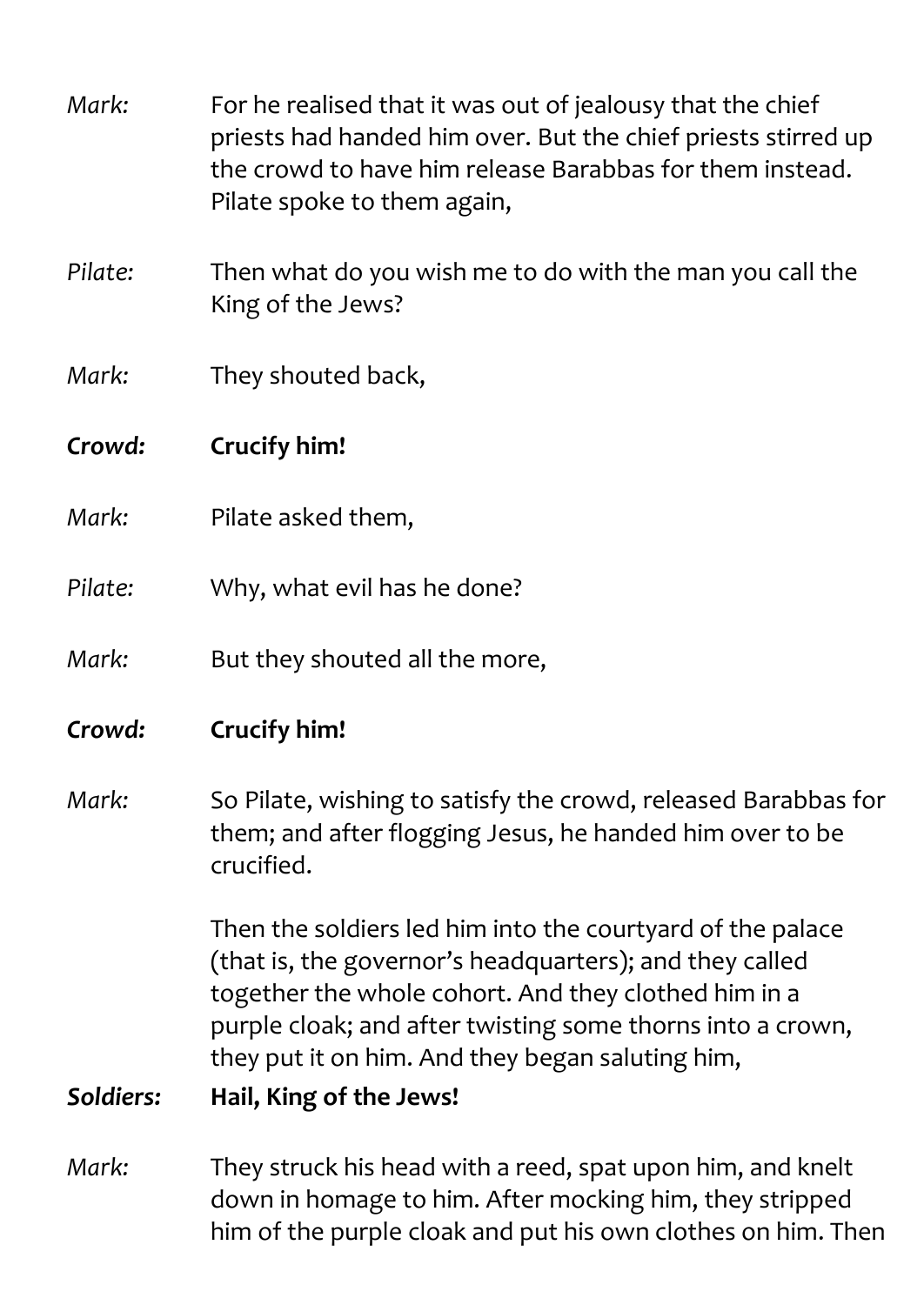they led him out to crucify him.

They compelled a passer-by, who was coming in from the country, to carry his cross; it was Simon of Cyrene, the father of Alexander and Rufus. Then they brought Jesus to the place called Golgotha (which means the place of a skull). And they offered him wine mixed with myrrh; but he did not take it. And they crucified him, and divided his clothes among them, casting lots to decide what each should take.

It was nine o'clock in the morning when they crucified him. The inscription of the charge against him read, 'The King of the Jews.' And with him they crucified two bandits, one on his right and one on his left. Those who passed by derided him, shaking their heads and saying,

*Crowd:* **Aha! You who would destroy the temple and build it in three days, save yourself, and come down from the cross!**

*Mark:* In the same way the chief priests, along with the scribes, were also mocking him among themselves and saying,

#### *Chief Priests:* **He saved others; he cannot save himself. Let the Messiah, the King of Israel, come down from the cross now, so that we may see and believe.**

*Mark:* Those who were crucified with him also taunted him.

When it was noon, darkness came over the whole land until three in the afternoon. At three o'clock Jesus cried out with a loud voice,

*Jesus:* Eloi, Eloi, lema sabachthani?

*Mark:* which means,

*Jesus:* My God, my God, why have you forsaken me?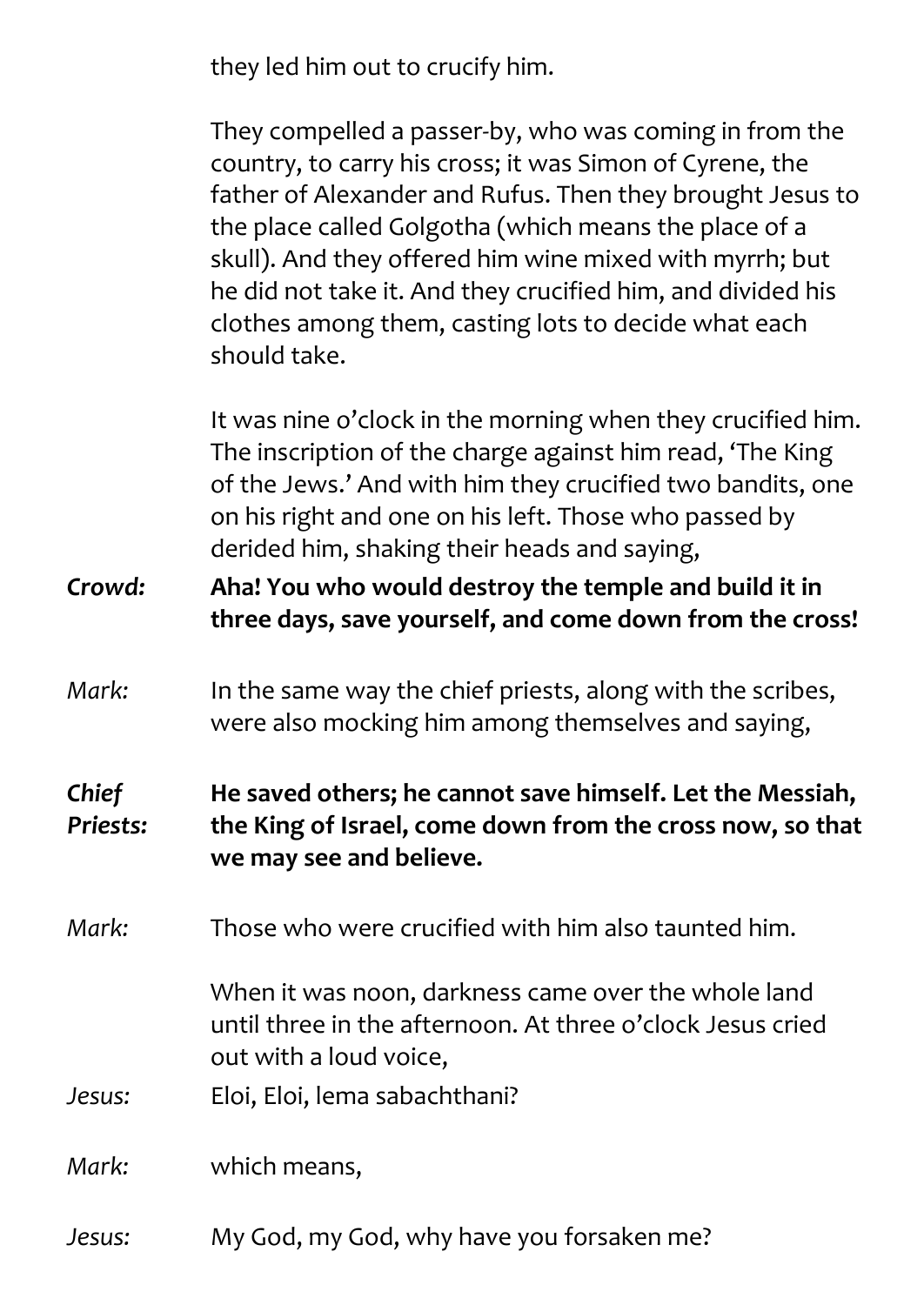| Mark:      | When some of the bystanders heard it, they said,                                                                                                                                                                                |
|------------|---------------------------------------------------------------------------------------------------------------------------------------------------------------------------------------------------------------------------------|
| Crowd:     | Listen, he is calling for Elijah.                                                                                                                                                                                               |
| Mark:      | And someone ran, filled a sponge with sour wine, put it on a<br>stick, and gave it to him to drink, saying,                                                                                                                     |
| Bystander: | Wait, let us see whether Elijah will come to take him down.                                                                                                                                                                     |
| Mark:      | Then Jesus gave a loud cry and breathed his last. And the<br>curtain of the temple was torn in two, from top to bottom.<br>Now when the centurion, who stood facing him, saw that in<br>this way he breathed his last, he said, |
| Centurion: | Truly this man was God's Son!                                                                                                                                                                                                   |

*Mark 15.39*

*Mark:* There were also women looking on from a distance; among them were Mary Magdalene, and Mary the mother of James the younger and of Joses, and Salome. These used to follow him and provided for him when he was in Galilee; and there were many other women who had come up with him to Jerusalem. When evening had come, and since it was the day of Preparation, that is, the day before the sabbath, Joseph of Arimathea, a respected member of the council, who was also himself waiting expectantly for the kingdom of God, went boldly to Pilate and asked for the body of Jesus. Then Pilate wondered if he were already dead; and summoning the centurion, he asked him whether he had been dead for some time. When he learned from the centurion that he was dead, he granted the body to Joseph.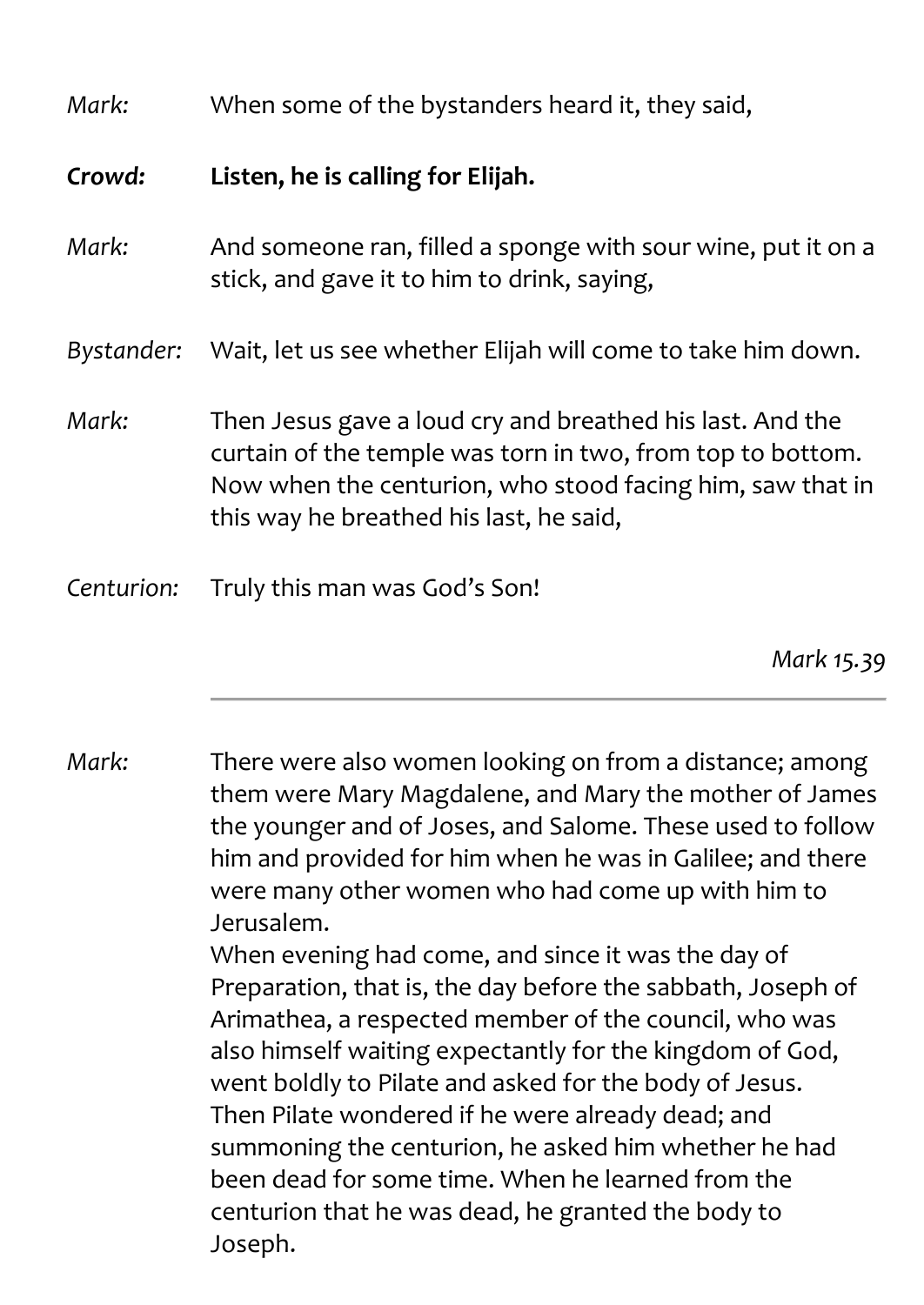Then Joseph bought a linen cloth, and taking down the body, wrapped it in the linen cloth, and laid it in a tomb that had been hewn out of the rock. He then rolled a stone against the door of the tomb. Mary Magdalene and Mary the mother of Joses saw where the body was laid.

*At the end the reader says:*

This is the Passion of the Lord. *All* **Praise to you, O Christ.**

*Silence is kept*

## **Prayers of Intercession**

For forgiveness for the many times we have denied Jesus, let us pray to the Lord.

# *All* **Lord, have mercy.**

For grace to seek out those habits of sin which mean spiritual death, and by prayer and self-discipline to overcome them, let us pray to the Lord.

#### *All* **Lord, have mercy.**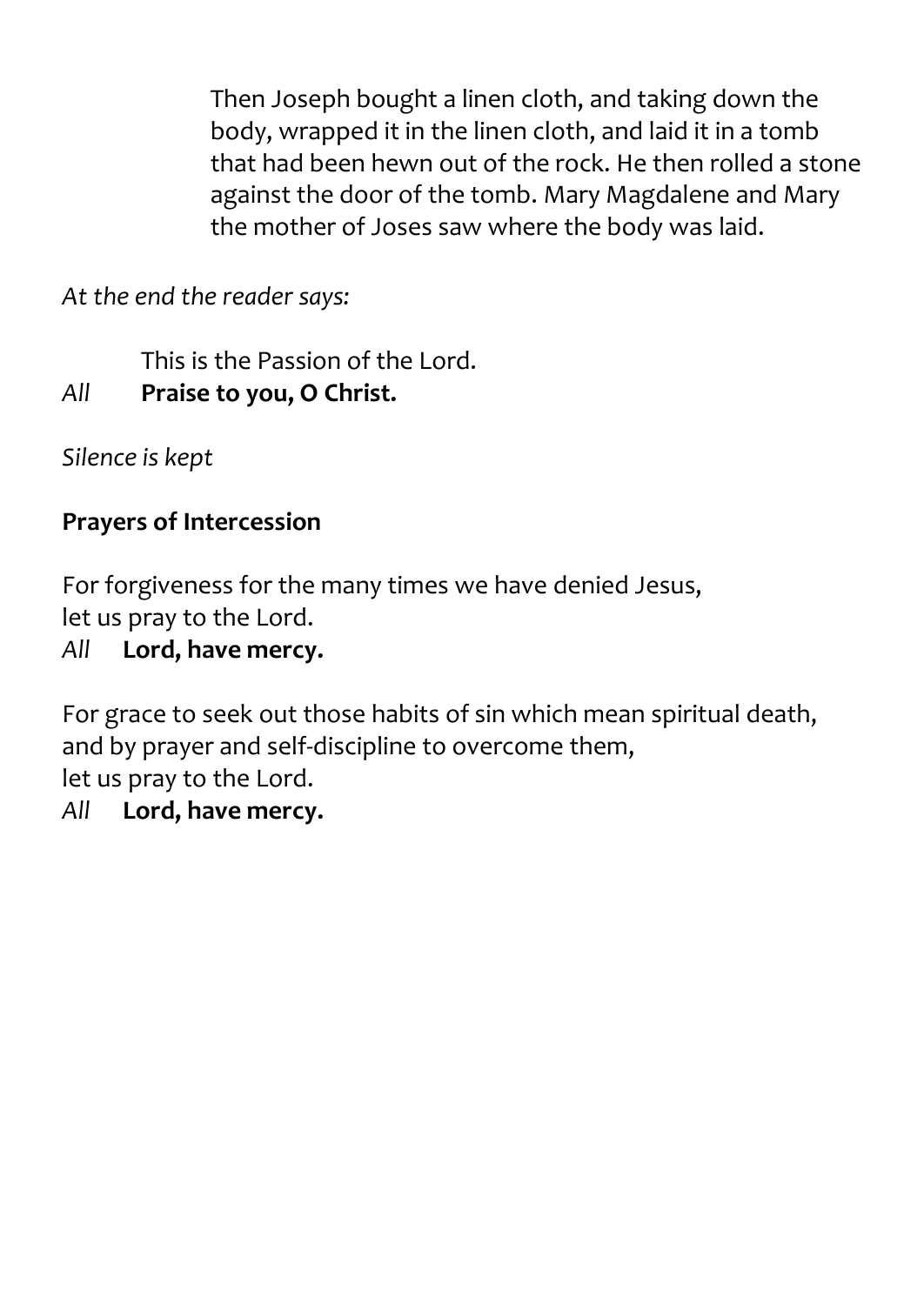For Christian people, that through the suffering of disunity there may grow a rich union in Christ, let us pray to the Lord.

#### *All* **Lord, have mercy.**

For those who make laws, interpret them, and administer them, that our common life may be ordered in justice and mercy, let us pray to the Lord.

*All* **Lord, have mercy.**

For those who still make Jerusalem a battleground, let us pray to the Lord.

*All* **Lord, have mercy.**

For those who have the courage and honesty to work openly for justice and peace, let us pray to the Lord.

*All* **Lord, have mercy.**

For those in the darkness and agony of isolation, that they may find support and encouragement, let us pray to the Lord. *All* **Lord, have mercy.**

For those who, weighed down with hardship, failure, or sorrow,

feel that God is far from them,

let us pray to the Lord.

*All* **Lord, have mercy.**

For those who are tempted to give up the way of the cross, let us pray to the Lord.

*All* **Lord, have mercy.**

That we, with those who have died in faith, may find mercy in the day of Christ, let us pray to the Lord. *All* **Lord, have mercy.**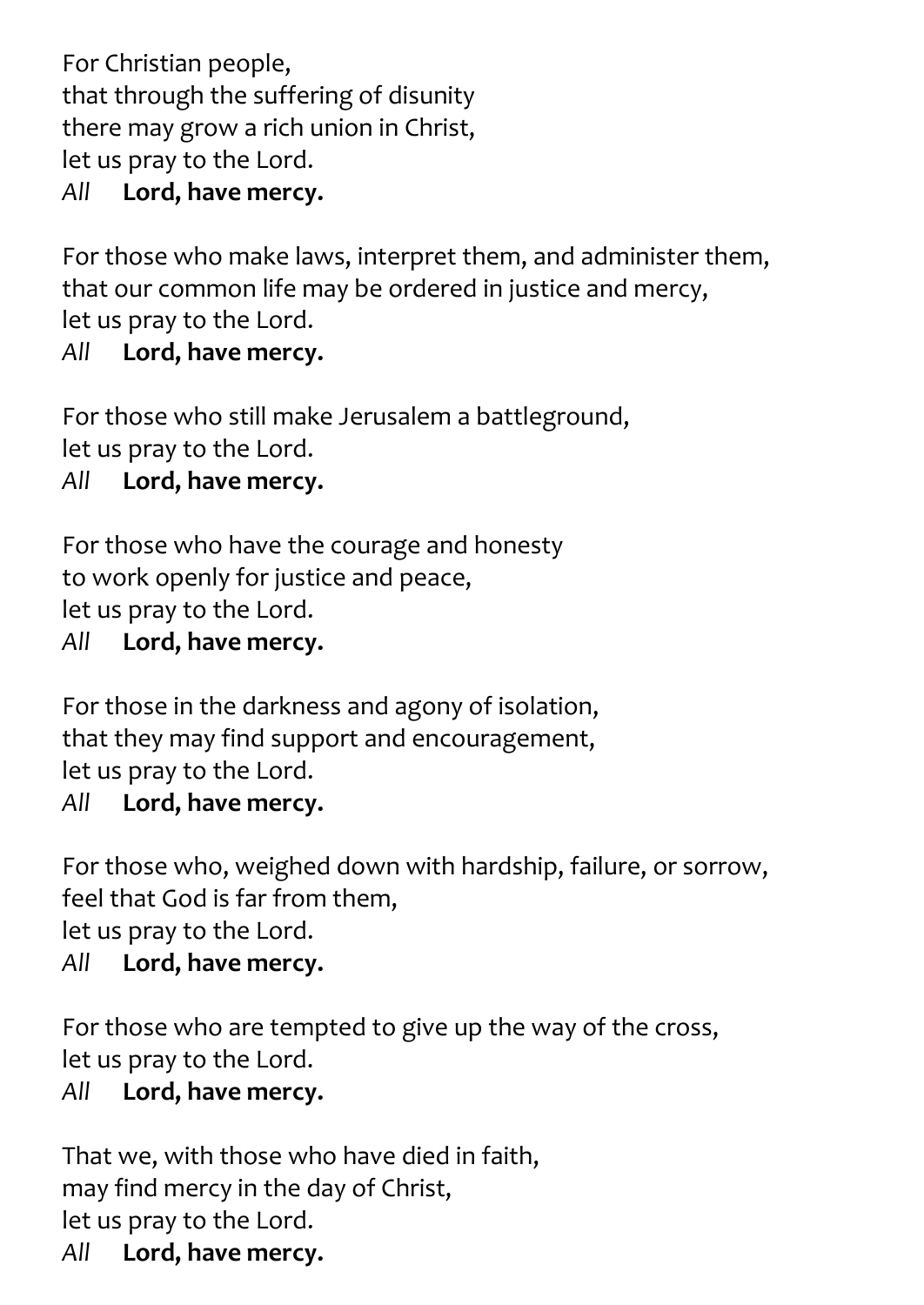*All* **Holy God, holy and strong, holy and immortal, have mercy upon us.**

*The Liturgy of the Sacrament*

#### **The Peace**

Once we were far off, but now in union with Christ Jesus we have been brought near through the shedding of Christ's blood, for he is our peace.

The peace of the Lord be always with you. *All* **And also with you.**

#### **The Preparation of the Table**

*Offering is available online at CAF [Donate](https://cafdonate.cafonline.org/13005%2523!/DonationDetails), or please leave donations in the box by the North Door at the end of the service.*

**The Offertory Hymn**

#### **The Eucharistic Prayer**

The Lord be with you.

#### *All* **And also with you.**

Lift up your hearts.

#### *All* **We lift them to the Lord.**

Let us give thanks to the Lord our God.

*All* **It is right to give thanks and praise.**

*The president praises God for his mighty acts and all respond:*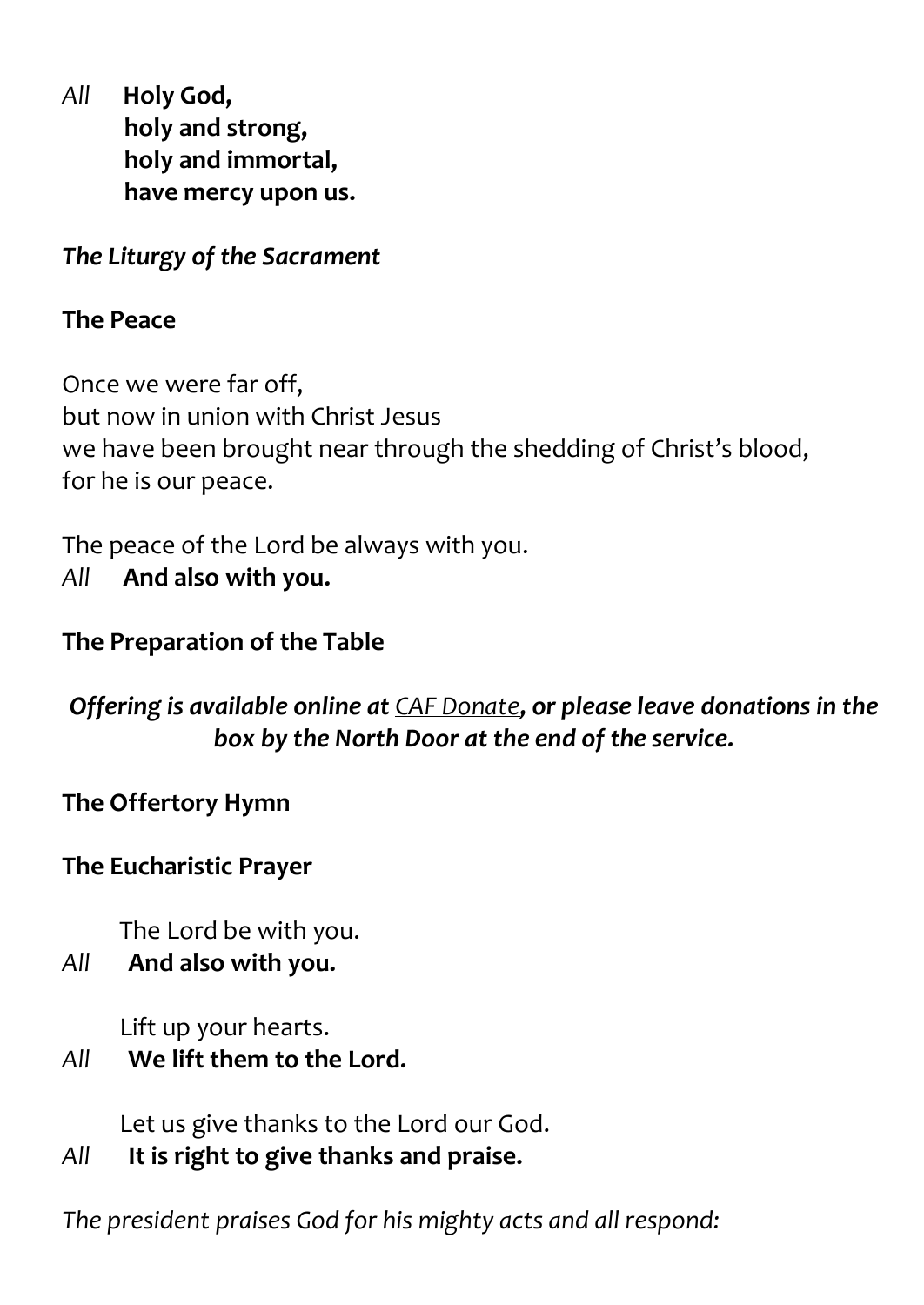*All* **Holy, holy, holy Lord God of hosts, Heaven and earth are full of thy glory. Glory be to thee O Lord most high.**

> **Blessed is he that cometh in the name of the Lord. Hosanna in the highest**.

*The president recalls the Last Supper*

Great is the mystery of faith:

*All* **Christ has died: Christ is risen: Christ will come again.**

*The prayer continues and leads into the doxology to which all respond boldly:* **Amen.**

*All kneel. Silence is kept.*

As our Saviour taught us, so we pray:

*All* **Our Father, who art in heaven, hallowed be thy name; thy kingdom come, thy will be done; on earth as it is in heaven. Give us this day our daily bread, and forgive us our trespasses, as we forgive those who trespass against us. And lead us not into temptation; but deliver us from evil. For thine is the kingdom, the power, and the glory for ever and ever. Amen.**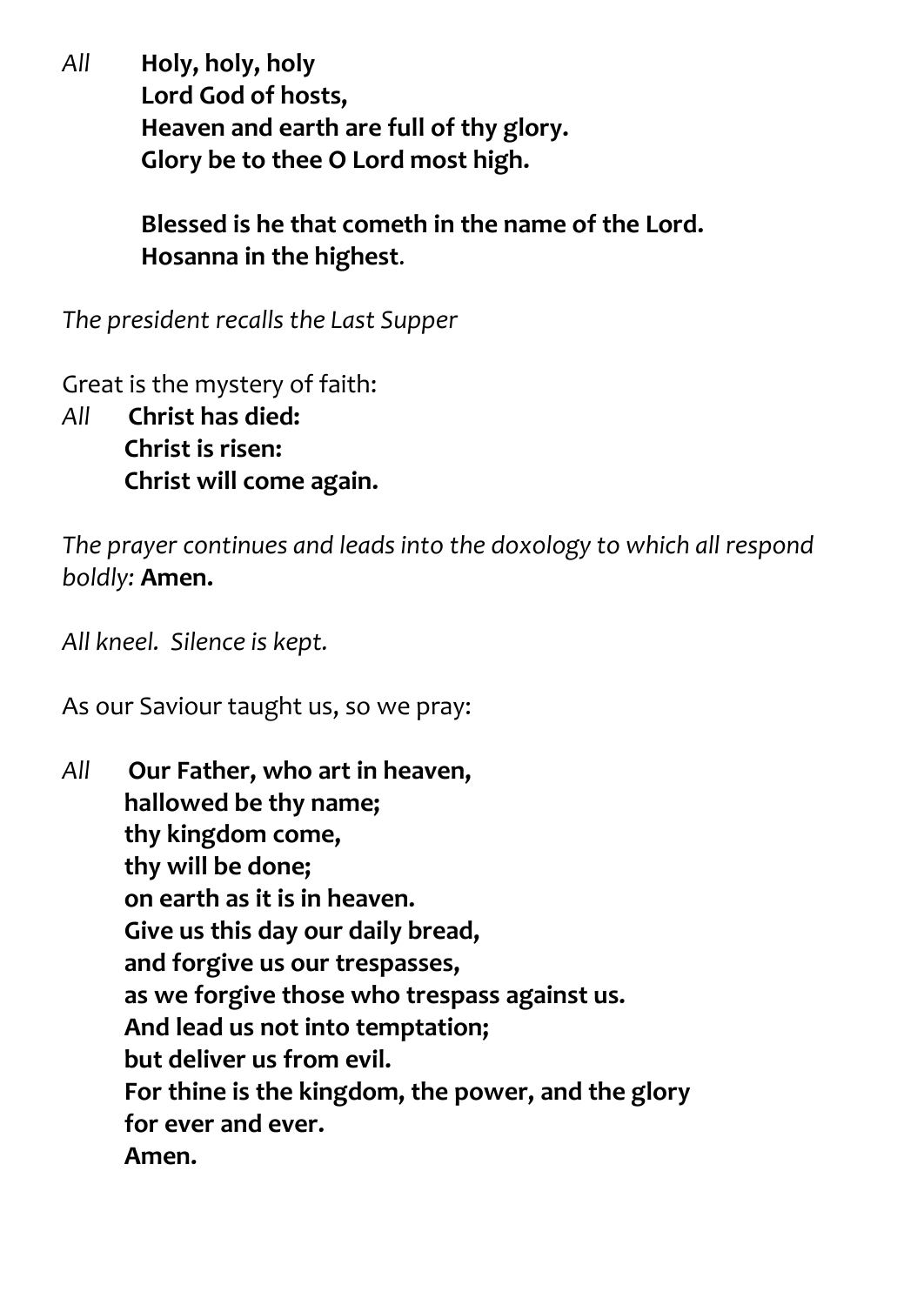#### **The Breaking of Bread**

*The president breaks the consecrated bread, saying:*

We break this bread to share in the body of Christ.

*All* **Though we are many, we are one body, because we all share in one bread.**

> **O Lamb of God, That takest away the sins of the world, have mercy upon us.**

> **O Lamb of God, That takest away the sins of the world, have mercy upon us.**

> **O Lamb of God, That takest away the sins of the world, Grant us thy peace.**

#### **Distribution of Communion**

Jesus is the Lamb of God who takes away the sin of the world. Blessed are those who are called to his supper.

*All* **Lord, I am not worthy to receive you, but only say the word, and I shall be healed.**

#### **Post Communion Prayer**

Lord Jesus Christ,

you humbled yourself in taking the form of a servant, and in obedience died on the cross for our salvation: give us the mind to follow you and to proclaim you as Lord and King, to the glory of God the Father.

*All* **Amen.**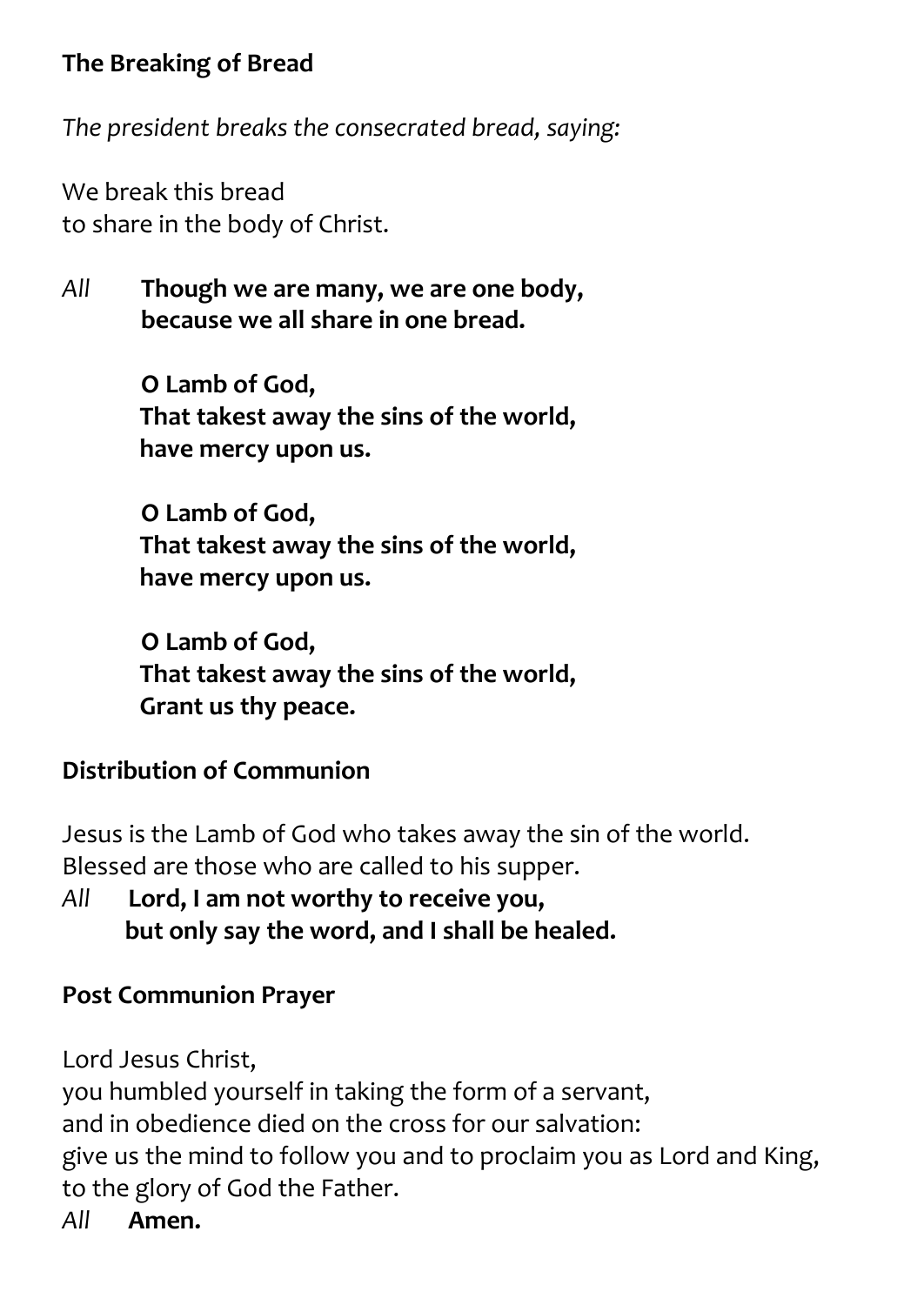#### *All* **Loving God,**

**whether we are in your church or joining online from another place, we give you thanks for restoring us in your image and nourishing us with spiritual food in the Sacrament of Christ's Body and Blood. Now send us forth a people forgiven, healed, and renewed; that we may proclaim your love to the world and continue in the risen life of Christ our Saviour. Amen.**

#### *Notices*

# **Final Hymn**

# *The Dismissal*

Christ crucified draw you to himself, to find in him a sure ground for faith, a firm support for hope, and the assurance of sins forgiven; and the blessing of God almighty, the Father, the Son, and the Holy Spirit, be among you, and remain with you always. *All* **Amen.**

Go in peace to love and serve the Lord.

# *All* **In the name of Christ. Amen.**

*Registered Charity No. 1132179 CCL Licence: 6175*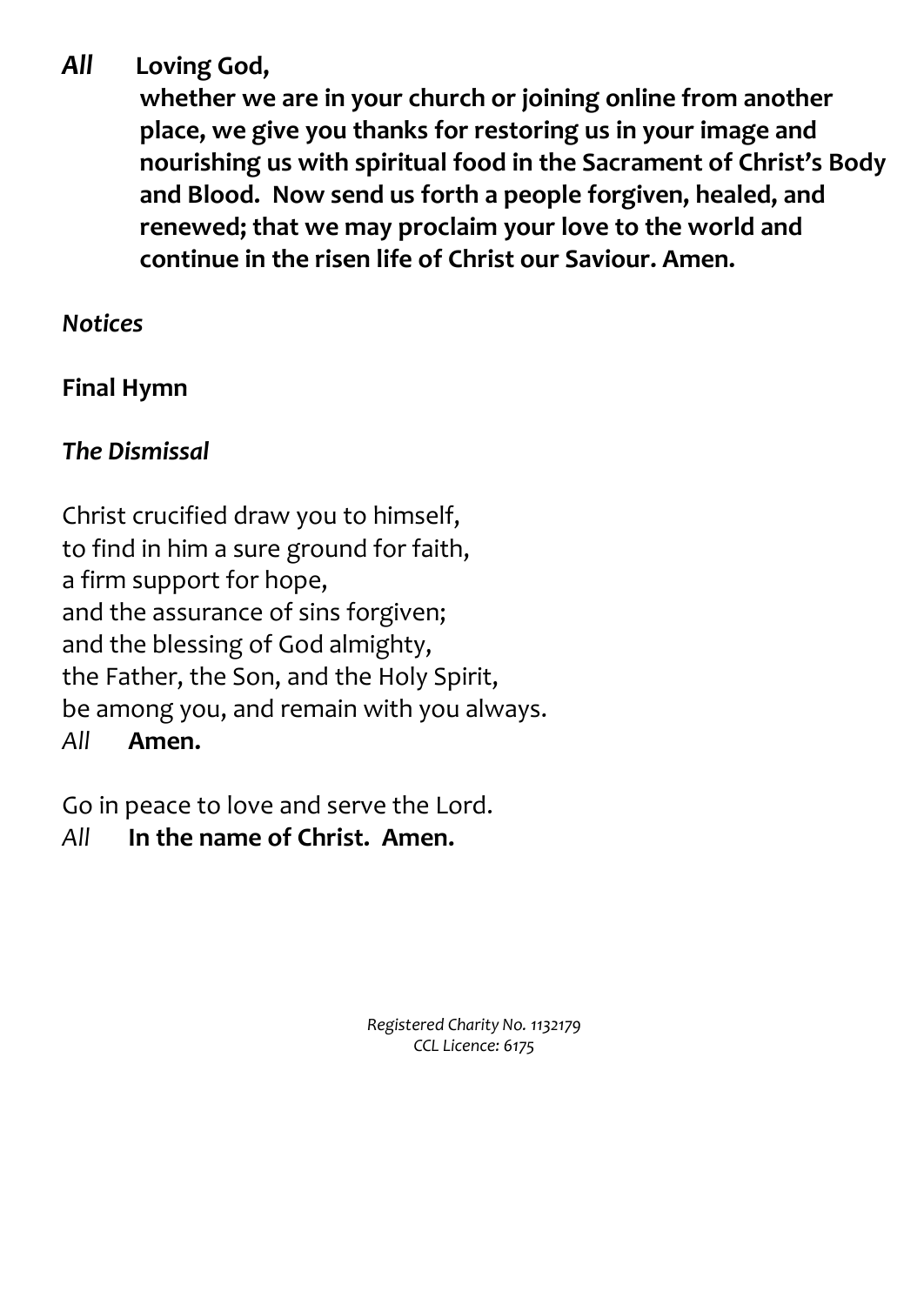#### **Today:**

10:00am Parish Eucharist 6:00pm Evensong Morning & Evening Prayer are said Monday to Friday, 9.15am & 6.00pm Silent Hour on Tuesdays at 5pm BCP Wednesdays at 12:30pm.

**Tonight,** following Evensong, Marc Woodhead will be taking us through a A Slow Look at Pietro Lorenzetti's *Entry into Jerusalem,* Basilica di San Francesco, Assisi, 1320.



# **Annual Church Cleaning and**

**Decorating** will take place on Saturday 3rd

of April at 1pm, to prepare for Easter. All would be very welcome! If anyone would like to make a financial contribution to flowers for our church, please speak to Graham.

**Tenebrae** at St John's Smith Square will be available to view online at 7:30pm on Palm Sunday as well as on Weds, Thurs and Friday of Holy week at 6:30. For more details please see their [website](https://sjss.org.uk/online-performances?when=all&field_date_value_1%5Bmin%5D%5Bdate%5D=&field_date_value_1%5Bmax%5D%5Bdate%5D=&field_tag_tid=139&combine=) here

**Our Lent Booklet** in conjunction with Holy Trinity New York and St Barnabas, is now available to download here. Please do circulate and encourage others to download to use as part of their Lenten devotion.

**Every Wednesday** at 7pm in March, together with St Barnabas & St Matthew, we will be hosting a Virtual Lent Supper Talk & [Discussion.](https://us02web.zoom.us/j/86364544699?pwd=bmUvY0tUcEduVmhpdTB1Ym9ZY0xSZz09) Meeting ID: 863 6454 4699 Passcode: SZ0ALB

**Stations of the Cross** every Friday during Lent on Facebook Live at 12:30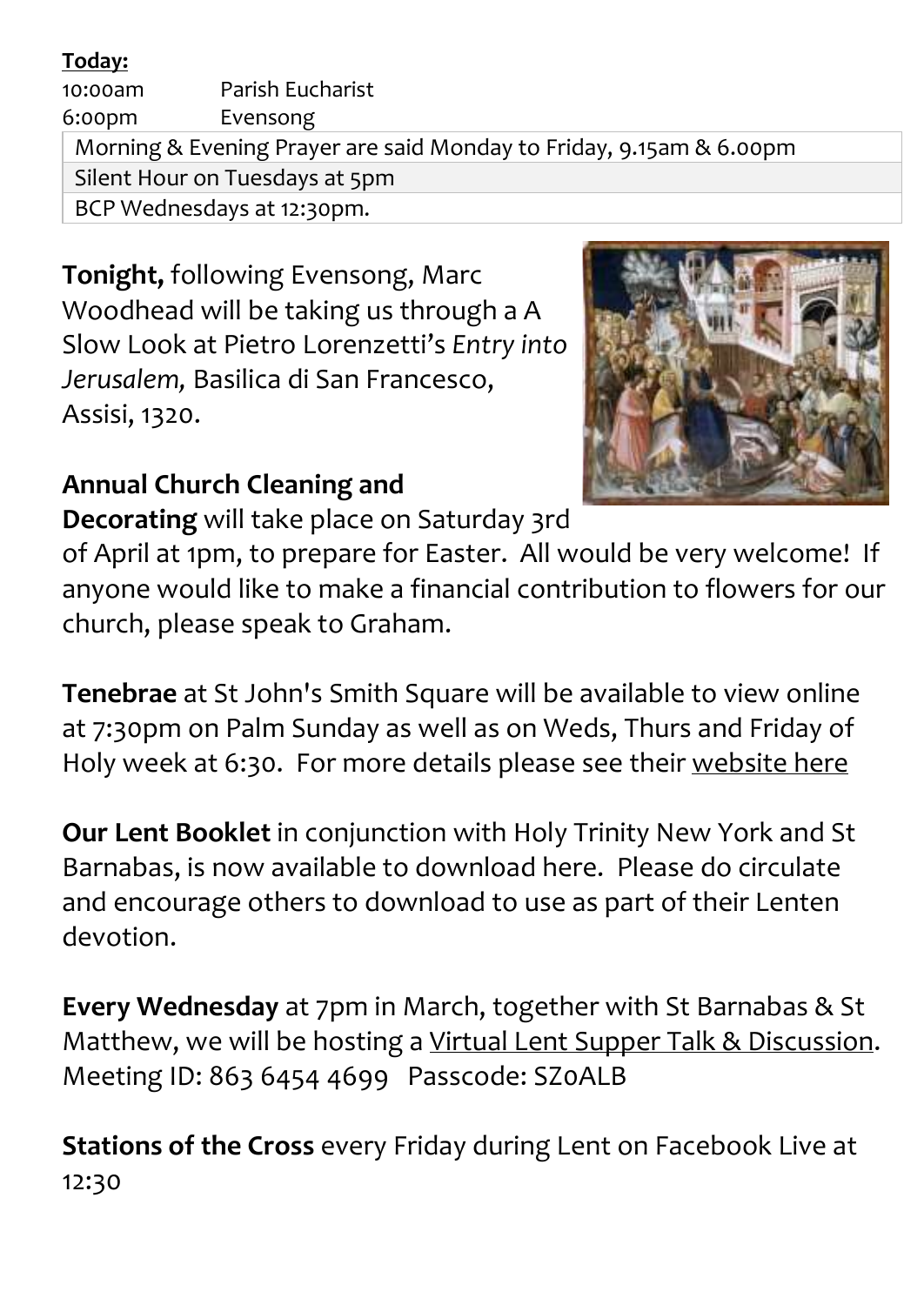**Lent Appeal 2021** will focus on raising awareness of the issue of Youth Violence and raising money for the three charities that challenge this: [XLP,](https://www.xlp.org.uk/) [TLG](https://www.tlg.org.uk/) and [Redthread.](https://www.redthread.org.uk/) Please mindfully consider [supporting](https://www.give.net/LentAppeal2021) the Lent Appeal.

**Vaccines** – There is a newly opened vaccination centre at Edgware Road. People aged over 60 need not wait for an invite and can go online and book their appointment on the national booking system for this centre right away at [www.nhs.uk/covid-vaccination.](http://www.nhs.uk/covid-vaccination) Please also note that Age UK are offering free transport to anyone over 50 requiring assistance to get their vaccination. Please call 07497 188 221 to arrange.

# **Prayers of Intercession**

*In our parish cycle of prayer: Our Choir and Organists and Local Hotels and Public Houses*

*For those who live in: Carey Street and Page Street*

# *As part of St Stephen's link with the Church in Myanmar:*

*the work of the mission organisations linked with Burma, especially USPG and Crosslinks and for a just and peaceful solution to the recent troubles*

# *We pray for our New York City link parish:*

*The Church of the Holy Trinity and their Rector, Revd John F. Beddingfield, praying particularly for Spring renewal of children's Sunday school*

# *In our Diocesan Cycle of Prayer:*

*Pray for Hong Kong Sheng Kung Hui (The Holy Catholic Church of Hong Kong): Andrew Chan (Archbishop, and Bishop of Western Kowloon) Funen (Denmark): Tine Lindhardt (Bishop)*